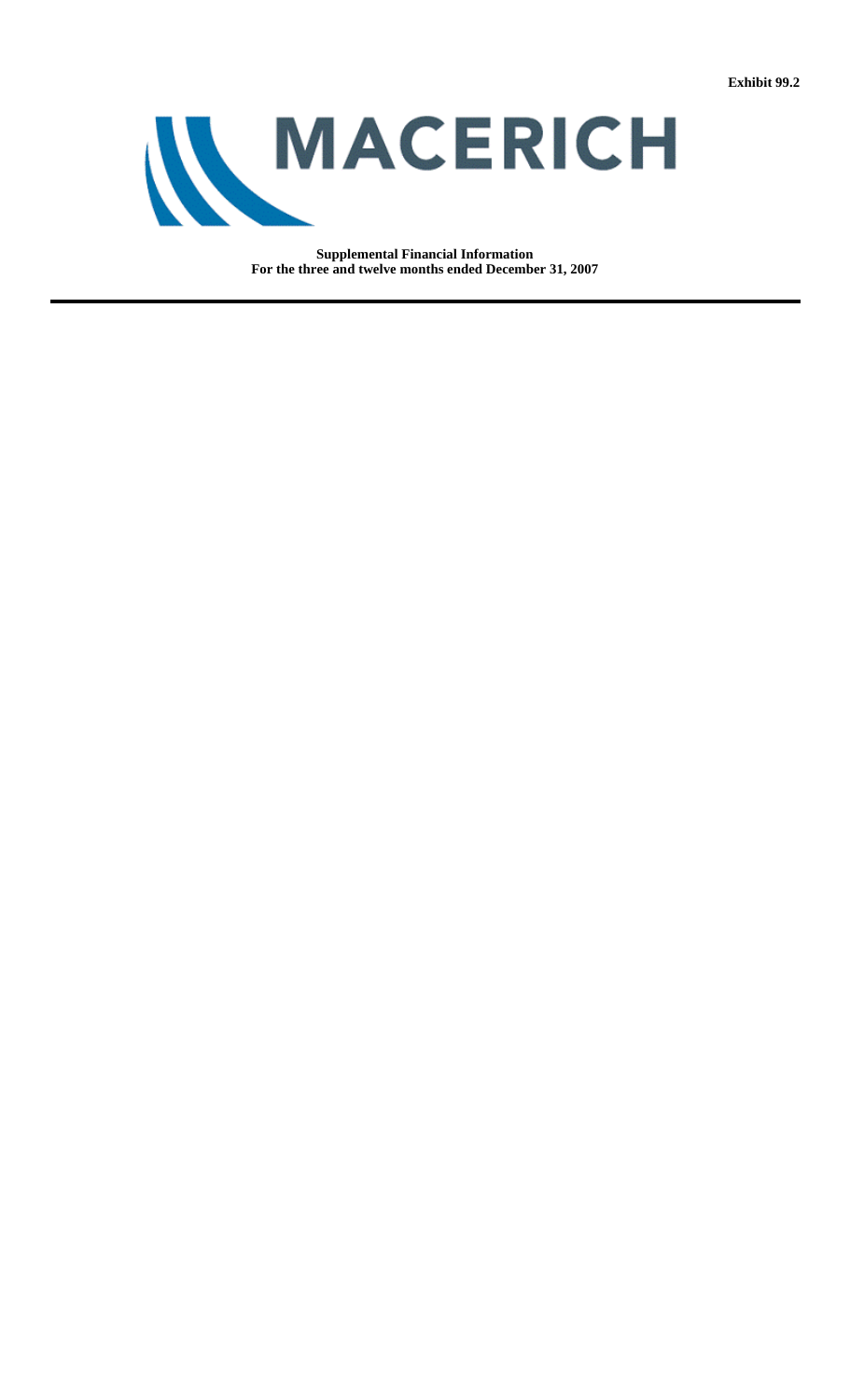### **The Macerich Company Supplemental Financial and Operating Information Table of Contents**

All information included in this supplemental financial package is unaudited, unless otherwise indicated.

|                                                     | Page No.      |
|-----------------------------------------------------|---------------|
|                                                     |               |
| <b>Corporate overview</b>                           | $1 - 3$       |
| Overview                                            |               |
| Capital information and market capitalization       | $\frac{2}{3}$ |
| Changes in total common and equivalent shares/units |               |
| <b>Financial data</b>                               | $4 - 5$       |
| Supplemental FFO information                        | 4             |
| Capital expenditures                                | 5             |
| <b>Operational data</b>                             | $6-9$         |
| Sales per square foot                               | 6             |
| Occupancy                                           | 7             |
| Rent                                                | 8             |
| Cost of occupancy                                   | 9             |
| <b>Balance sheet information</b>                    | $10 - 11$     |
| Debt summary                                        | 10            |
| Outstanding debt by maturity                        | 11            |
| <b>Development and Pipeline Forecast</b>            | 13            |

This supplemental financial information should be read in connection with the Company's fourth quarter 2007 earnings announcement (included as Exhibit 99.1 of the Company's Current Report on 8-K, event date February 12, 2008) as certain disclosures, definitions and reconciliations in such announcement have not been included in this supplemental financial information.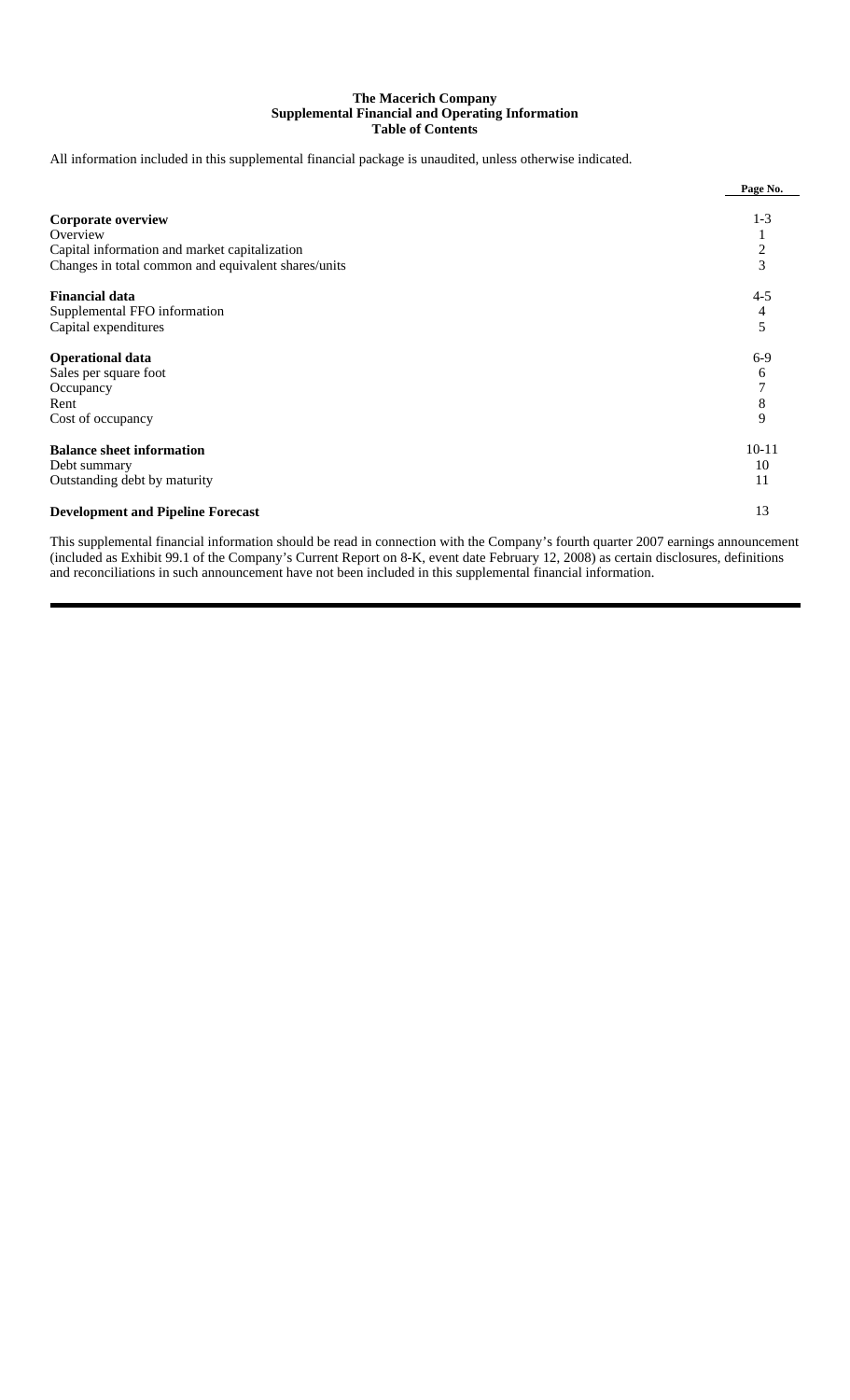#### **The Macerich Company Supplemental Financial and Operating Information Overview**

The Macerich Company (the "Company") is involved in the acquisition, ownership, development, redevelopment, management and leasing of regional and community shopping centers located throughout the United States. The Company is the sole general partner of, and owns a majority of the ownership interests in, The Macerich Partnership, L.P., a Delaware limited partnership (the "Operating Partnership").

As of December 31, 2007, the Operating Partnership owned or had an ownership interest in 72 regional shopping centers and 18 community shopping centers aggregating approximately 76 million square feet of gross leasable area ("GLA"). These 90 regional and community shopping centers are referred to hereinafter as the "Centers", unless the context requires otherwise.

The Company is a self-administered and self-managed real estate investment trust ("REIT") and conducts all of its operations through the Operating Partnership and the Company's management companies (collectively, the "Management Companies").

All references to the Company in this Exhibit include the Company, those entities owned or controlled by the Company and predecessors of the Company, unless the context indicates otherwise.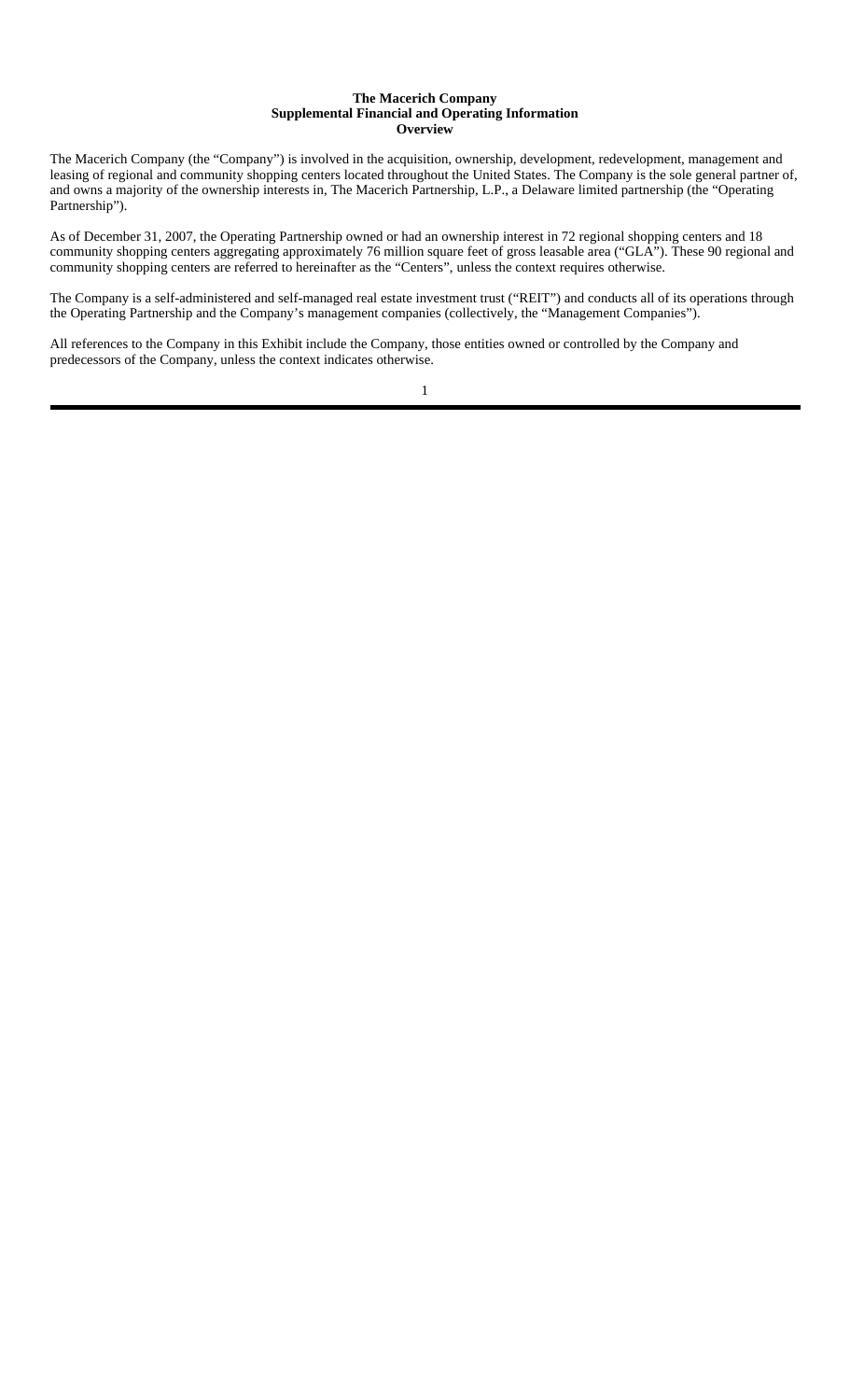### **The Macerich Company Supplemental Financial and Operating Information (unaudited) Capital Information and Market Capitalization**

|                                                                   | <b>Period Ended</b> |            |              |              |               |            |               |            |
|-------------------------------------------------------------------|---------------------|------------|--------------|--------------|---------------|------------|---------------|------------|
| dollars in thousands except per share data                        |                     | 12/31/2007 |              | 12/31/2006   |               | 12/31/2005 |               | 12/31/2004 |
| Closing common stock price per share                              | \$                  | 71.06      | \$           | 86.57        | $\mathcal{S}$ | 67.14      | $\mathcal{S}$ | 62.80      |
| 52 week high                                                      | \$                  | 103.59     | \$           | 87.10        | \$            | 71.22      |               | 64.66      |
| 52 week low                                                       | \$                  | 69.44      | \$           | 66.70        | \$            | 53.10      | \$            | 38.90      |
| Shares outstanding at end of period                               |                     |            |              |              |               |            |               |            |
| Class A participating convertible preferred units                 |                     | 2,855,393  |              | 2,855,393    |               | 2,855,393  |               |            |
| Class A non-participating convertible preferred units             |                     | 219,828    |              | 287,176      |               | 287,176    |               |            |
| Series A cumulative convertible redeemable preferred stock        |                     | 3,067,131  |              | 3,627,131    |               | 3,627,131  |               | 3,627,131  |
| Common shares and operating partnership units                     |                     | 84,864,600 |              | 84, 767, 432 |               | 73,446,422 |               | 72,923,605 |
| Total common and equivalent shares outstanding                    |                     | 91,006,952 |              | 91,537,132   |               | 80,216,122 |               | 76,550,736 |
| Portfolio capitalization data                                     |                     |            |              |              |               |            |               |            |
| Total portfolio debt, including joint ventures at pro rata        | \$                  | 7,507,559  | $\mathbb{S}$ | 6,620,271    | $\mathbb{S}$  | 6,863,690  | <sup>\$</sup> | 4,377,388  |
| Equity market capitalization                                      |                     | 6,466,954  |              | 7,924,369    |               | 5,385,710  |               | 4,807,386  |
| Total market capitalization                                       | \$.                 | 13,974,513 | \$.          | 14,544,640   | \$.           | 12,249,400 | \$.           | 9,184,774  |
| Leverage ratio $(\%)$ (a)                                         |                     | 53.7%      |              | 45.5%        |               | 56.0%      |               | 47.7%      |
| Floating rate debt as a percentage of total market capitalization |                     | 8.0%       |              | 9.5%         |               | 13.0%      |               | 13.0%      |
|                                                                   |                     |            |              |              |               |            |               |            |
| Floating rate debt as a percentage of total debt                  |                     | 14.8%      |              | 20.8%        |               | 35.7%      |               | 27.0%      |

(a) Debt as a percentage of total market capitalization

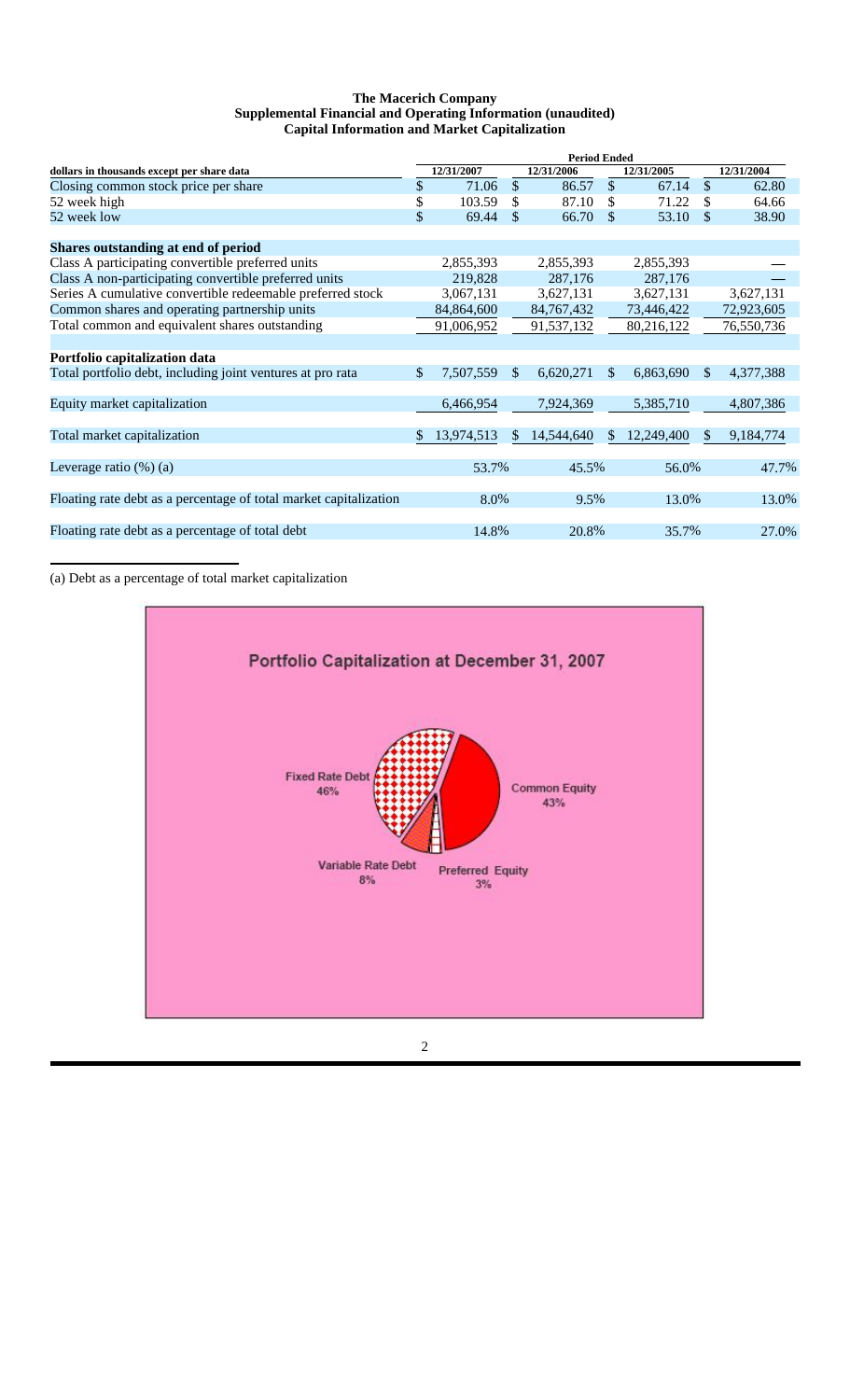### **The Macerich Company Supplemental Financial and Operating Information (unaudited) Changes in Total Common and Equivalent Shares/Units**

|                                                                                                                                         | Partnership<br>Units | Company<br>Common<br><b>Shares</b> | <b>Class A</b><br>Participating<br>Convertible<br>Preferred<br><b>Units</b><br>("PCPU's") | <b>Class A Non-</b><br>Participating<br>Convertible<br>Preferred<br><b>Units</b><br>("NPCPU's") | <b>Series A</b><br><b>Cumulative</b><br>Convertible<br>Redeemable<br>Preferred<br>Stock | <b>Total</b><br>Common<br>and<br>Equivalent<br>Shares/<br>Units |
|-----------------------------------------------------------------------------------------------------------------------------------------|----------------------|------------------------------------|-------------------------------------------------------------------------------------------|-------------------------------------------------------------------------------------------------|-----------------------------------------------------------------------------------------|-----------------------------------------------------------------|
| <b>Balance as of December 31, 2006</b>                                                                                                  | 13,199,524           | 71,567,908                         | 2,855,393                                                                                 | 287,176                                                                                         | 3,627,131                                                                               | 91,537,132                                                      |
| Repurchase of common shares                                                                                                             |                      | (807,000)                          |                                                                                           |                                                                                                 |                                                                                         | (807,000)                                                       |
| Conversion of partnership units to<br>common shares                                                                                     | (395, 756)           | 395,756                            |                                                                                           |                                                                                                 |                                                                                         |                                                                 |
| Conversion of NPCPU's to common<br>shares                                                                                               |                      | 67,348                             |                                                                                           | (67, 348)                                                                                       |                                                                                         |                                                                 |
| Conversion of partnership units to cash                                                                                                 | (598)                |                                    |                                                                                           |                                                                                                 |                                                                                         | (598)                                                           |
| Issuance of stock from stock option<br>exercises, restricted stock issuance or<br>other share-based plans                               |                      | 225,704                            |                                                                                           |                                                                                                 |                                                                                         | 225,704                                                         |
| <b>Balance as of March 31, 2007</b>                                                                                                     | 12,803,170           | 71,449,716                         | 2,855,393                                                                                 | 219,828                                                                                         | 3,627,131                                                                               | 90,955,238                                                      |
| Conversion of partnership units to<br>common shares                                                                                     | (191, 263)           | 191,263                            |                                                                                           |                                                                                                 |                                                                                         |                                                                 |
| Issuance of stock from stock option<br>exercises, restricted stock issuance or<br>other share-based plans                               |                      | 910                                |                                                                                           |                                                                                                 |                                                                                         | 910                                                             |
| Balance as of June 30, 2007                                                                                                             | 12,611,907           | 71,641,889                         | 2,855,393                                                                                 | 219,828                                                                                         | 3,627,131                                                                               | 90,956,148                                                      |
| Conversion of partnership units to<br>common shares                                                                                     | (61, 650)            | 61,650                             |                                                                                           |                                                                                                 |                                                                                         |                                                                 |
| Conversion of partnership units to cash                                                                                                 | (60,000)             |                                    |                                                                                           |                                                                                                 |                                                                                         | (60,000)                                                        |
| Issuance of stock from stock option<br>exercises, restricted stock issuance or<br>other share-based plans                               |                      | 9,017                              |                                                                                           |                                                                                                 |                                                                                         | 9,017                                                           |
| <b>Balance as of September 30, 2007</b>                                                                                                 | 12,490,257           | 71,712,556                         | 2,855,393                                                                                 | 219,828                                                                                         | 3,627,131                                                                               | 90,905,165                                                      |
| Conversion of partnership units to<br>common shares                                                                                     | (23,000)             | 23,000                             |                                                                                           |                                                                                                 |                                                                                         |                                                                 |
| Conversion of preferred stock to common<br>shares                                                                                       |                      | 560,000                            |                                                                                           |                                                                                                 | (560,000)                                                                               |                                                                 |
| Issuance of stock/partnership units from<br>stock option exercises, restricted stock<br>issuance or other share- or unit-based<br>plans | 85,580               | 16,207                             |                                                                                           |                                                                                                 |                                                                                         | 101,787                                                         |
| <b>Balance as of December 31, 2007</b>                                                                                                  | 12,552,837           | 72,311,763                         | 2,855,393                                                                                 | 219,828                                                                                         | 3,067,131                                                                               | 91,006,952                                                      |
|                                                                                                                                         |                      | 3                                  |                                                                                           |                                                                                                 |                                                                                         |                                                                 |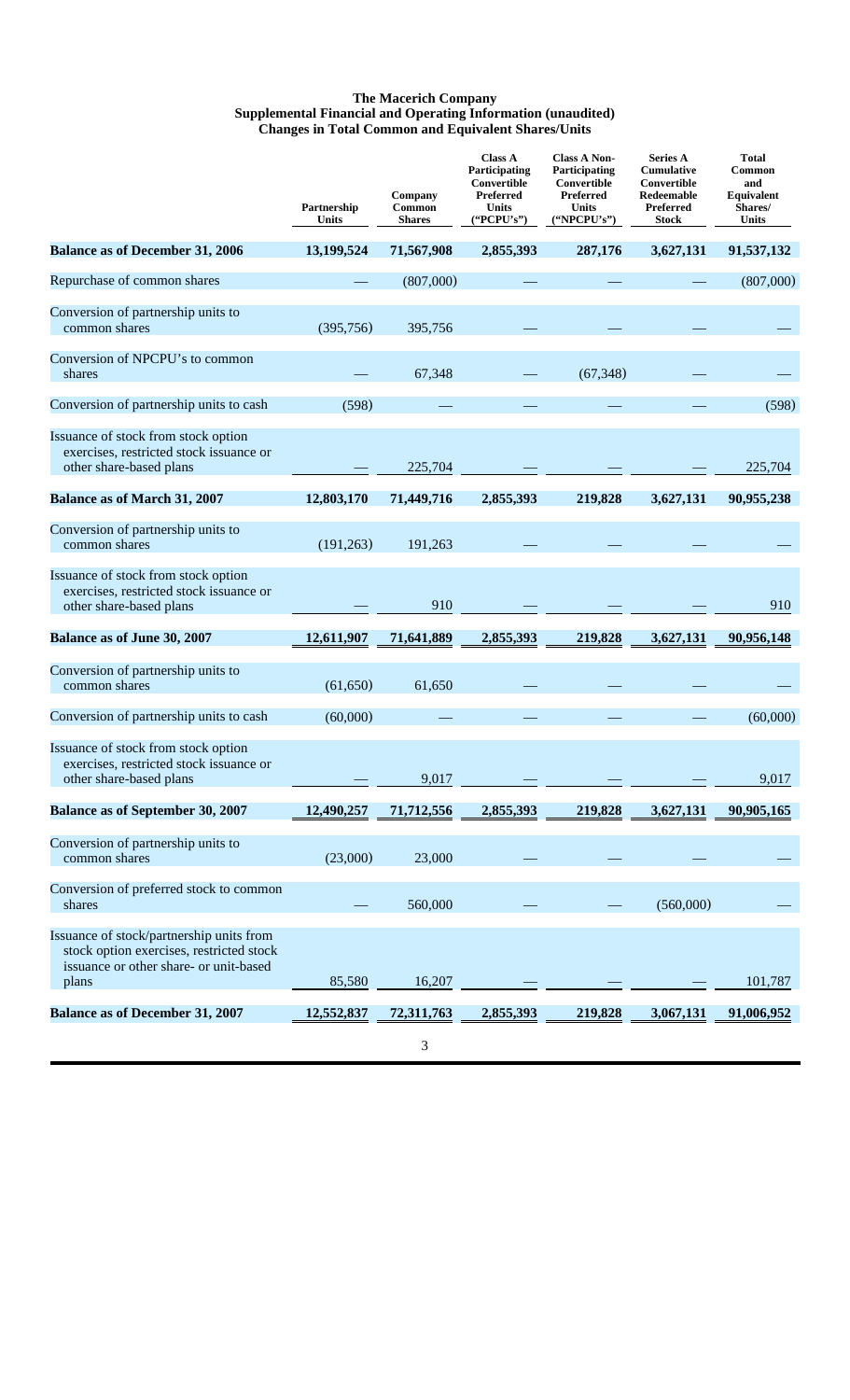### **The Macerich Company Supplemental Financial and Operating Information (unaudited) Supplemental Funds from Operations ("FFO") Information (a)**

|                                                                          |                                                           |               |      |               |                                                            | 2007          | As of December 31,<br>2006 |
|--------------------------------------------------------------------------|-----------------------------------------------------------|---------------|------|---------------|------------------------------------------------------------|---------------|----------------------------|
| Straight line rent receivable (dollars in millions)                      |                                                           |               |      |               | \$                                                         | 61.0 \$       | 47.8                       |
| dollars in millions                                                      | <b>For the Three Months Ended</b><br>December 31,<br>2007 |               | 2006 |               | <b>For the Twelve Months Ended</b><br>December 31,<br>2007 |               | 2006                       |
| Lease termination fees                                                   | \$<br>1.2                                                 | \$            | 7.9  | $\mathcal{S}$ | 12.8                                                       | $\mathcal{S}$ | 20.0                       |
| Straight line rental income                                              | \$<br>$4.6\quad$                                          |               | 2.8  | -\$           | $13.5$ \$                                                  |               | 11.9                       |
| Gain on sales of undepreciated assets                                    | \$<br>10.0                                                | <sup>\$</sup> | 3.6  | $\mathcal{S}$ | 10.8                                                       | $\mathcal{S}$ | 9.5                        |
| Amortization of acquired above- and below-market<br>leases (SFAS $141$ ) | \$<br>3.6 $\sqrt{ }$                                      |               | 4.0  | - \$          | $15.1 \text{ }$ \$                                         |               | 16.9                       |
| Amortization of debt premiums                                            | \$<br>2.9                                                 | - \$          | 4.2  | $\mathcal{S}$ | 13.5                                                       | - \$          | 17.7                       |
| Interest capitalized                                                     | \$<br>8.6                                                 | - \$          | 4.0  | <sup>\$</sup> | 34.6                                                       | -S            | 17.0                       |

(a) All joint venture amounts included at pro rata.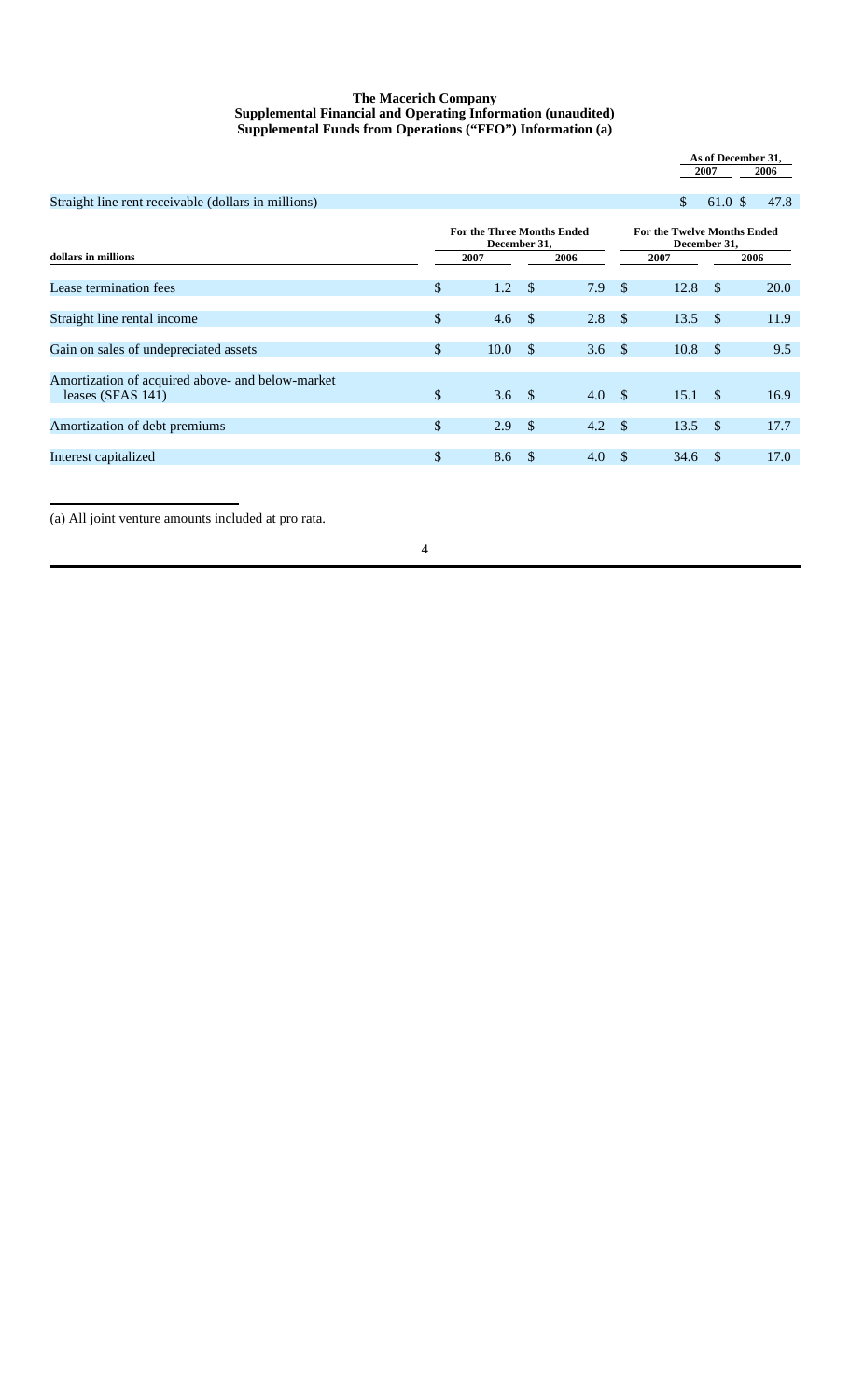### **The Macerich Company Supplemental Financial and Operating Information (unaudited) Capital Expenditures**

| dollars in millions                                  |              |               | <b>Year Ended</b><br>12/31/2007 |     | Year Ended<br>12/31/2006 |    | <b>Year Ended</b><br>12/31/2005 |     | Year Ended<br>12/31/2004 |
|------------------------------------------------------|--------------|---------------|---------------------------------|-----|--------------------------|----|---------------------------------|-----|--------------------------|
| <b>Consolidated Centers</b>                          |              |               |                                 |     |                          |    |                                 |     |                          |
| Acquisitions of property and equipment               |              | \$            | 387.9                           | \$. | 580.5                    | -S | 1,767.2                         | S   | 301.1                    |
| Development, redevelopment and expansions of Centers |              |               | 545.9                           |     | 184.3                    |    | 77.2                            |     | 139.3                    |
| <b>Renovations of Centers</b>                        |              |               | 31.1                            |     | 51.4                     |    | 51.1                            |     | 21.2                     |
| Tenant allowances                                    |              |               | 28.0                            |     | 27.0                     |    | 21.8                            |     | 10.9                     |
| Deferred leasing charges                             |              |               | 21.6                            |     | 21.6                     |    | 21.8                            |     | 16.8                     |
|                                                      | <b>Total</b> | $\mathbf{\$}$ | 1,014.5                         | \$. | 864.8                    | \$ | 1,939.1                         | \$  | 489.3                    |
|                                                      |              |               |                                 |     |                          |    |                                 |     |                          |
| <b>Joint Venture Centers (a)</b>                     |              |               |                                 |     |                          |    |                                 |     |                          |
| Acquisitions of property and equipment               |              | \$            | 24.8                            | -S  | 28.7                     | -S | 736.4                           | \$. | 41.1                     |
| Development, redevelopment and expansions of Centers |              |               | 33.5                            |     | 48.8                     |    | 79.4                            |     | 6.6                      |
| <b>Renovations of Centers</b>                        |              |               | 10.5                            |     | 8.1                      |    | 32.2                            |     | 10.1                     |
| <b>Tenant allowances</b>                             |              |               | 15.1                            |     | 13.8                     |    | 8.9                             |     | 10.5                     |
| Deferred leasing charges                             |              |               | 4.2                             |     | 4.3                      |    | 5.1                             |     | 3.7                      |
|                                                      | <b>Total</b> | \$            | 88.1                            | \$  | 103.7                    | \$ | 862.0                           | \$  | 72.0                     |

(a) All joint venture amounts at pro rata.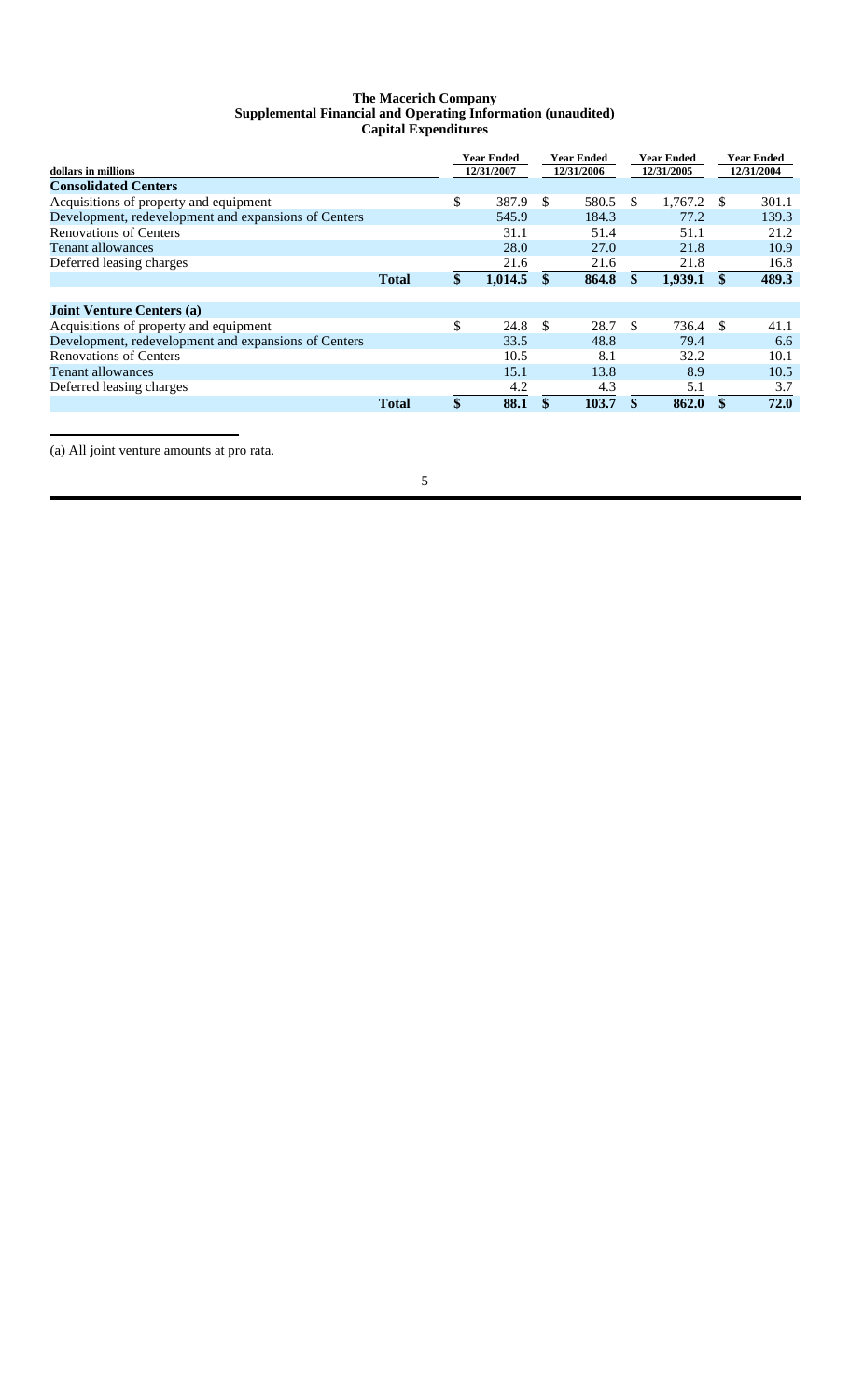### **The Macerich Company Supplemental Financial and Operating Information (unaudited) Sales Per Square Foot (a)**

|                  |        | Consolidated<br>Centers |        | Unconsolidated<br>Centers |   | <b>Total Centers</b> |
|------------------|--------|-------------------------|--------|---------------------------|---|----------------------|
| $12/31/2007$ (b) | D      | 453                     | Φ<br>Φ | 488                       |   | 472                  |
| 12/31/2006       | \$     | 435                     | \$     | 470                       |   | 452                  |
| 12/31/2005       | Φ<br>J | 395                     | \$     | 440                       | S | 417                  |
| 12/31/2004       | \$     | 368                     | \$     | 414                       |   | 391                  |

(a) Sales are based on reports by retailers leasing mall and freestanding stores for the trailing 12 months for tenants which have occupied such stores for a minimum of 12 months. Sales per square foot are based on tenants 10,000 square feet and under, for regional malls.

(b) Due to tenant sales reporting timelines, the data presented is as of November 30, 2007.

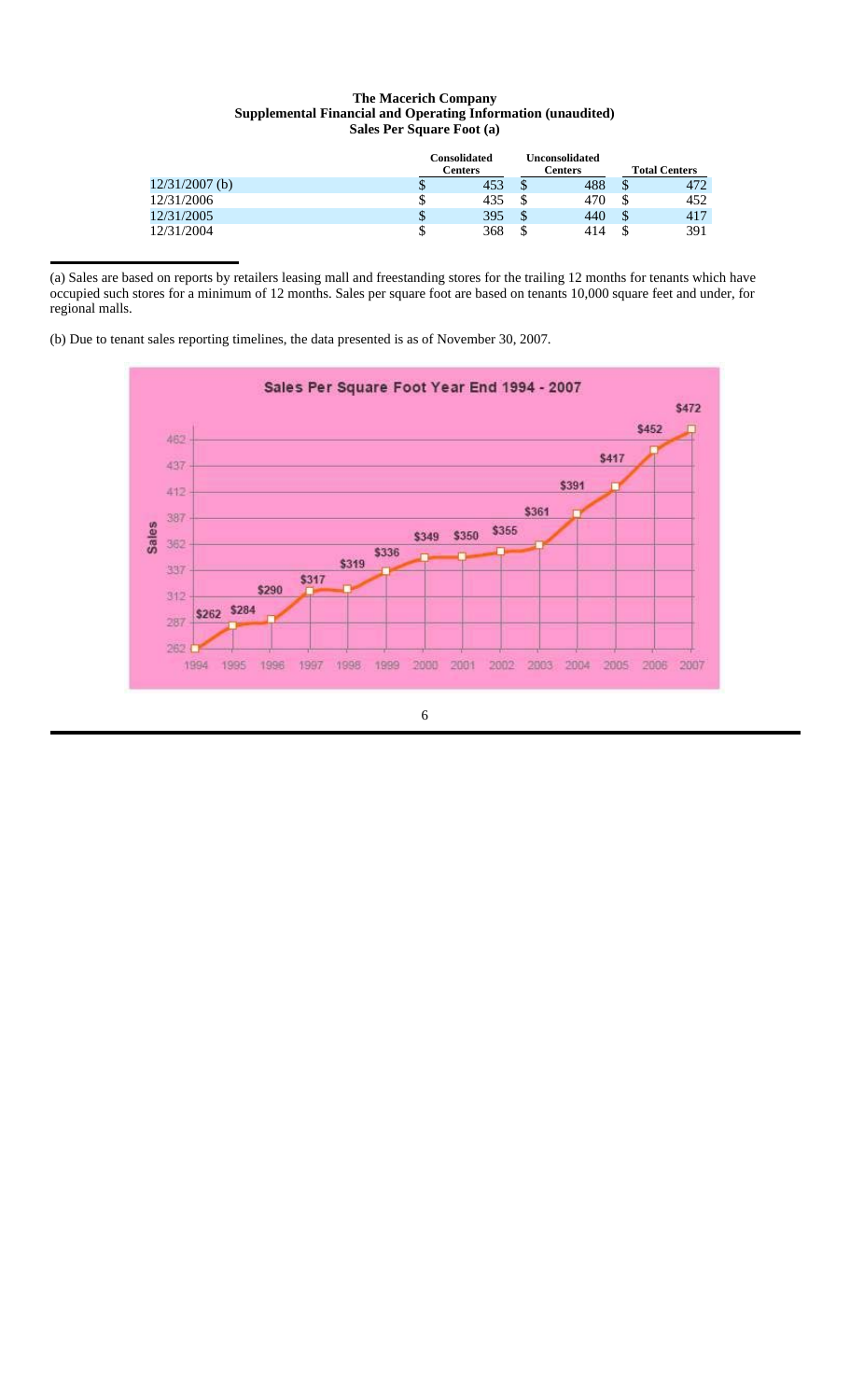### **The Macerich Company Supplemental Financial and Operating Information (unaudited) Occupancy**

| <b>Period Ended</b> | Consolidated<br>Centers $(a)$ | Unconsolidated<br>Centers (a) | Total<br>Centers (a) |
|---------------------|-------------------------------|-------------------------------|----------------------|
| 12/31/2007          | 92.7%                         | 94.2%                         | 93.5%                |
| 12/31/2006          | 93.0%                         | 94.2%                         | 93.6%                |
| 12/31/2005          | 93.2%                         | 93.8%                         | 93.5%                |
| 12/31/2004          | 92.6%                         | 92.4%                         | 92.5%                |

(a) Occupancy data excludes space under development and redevelopment.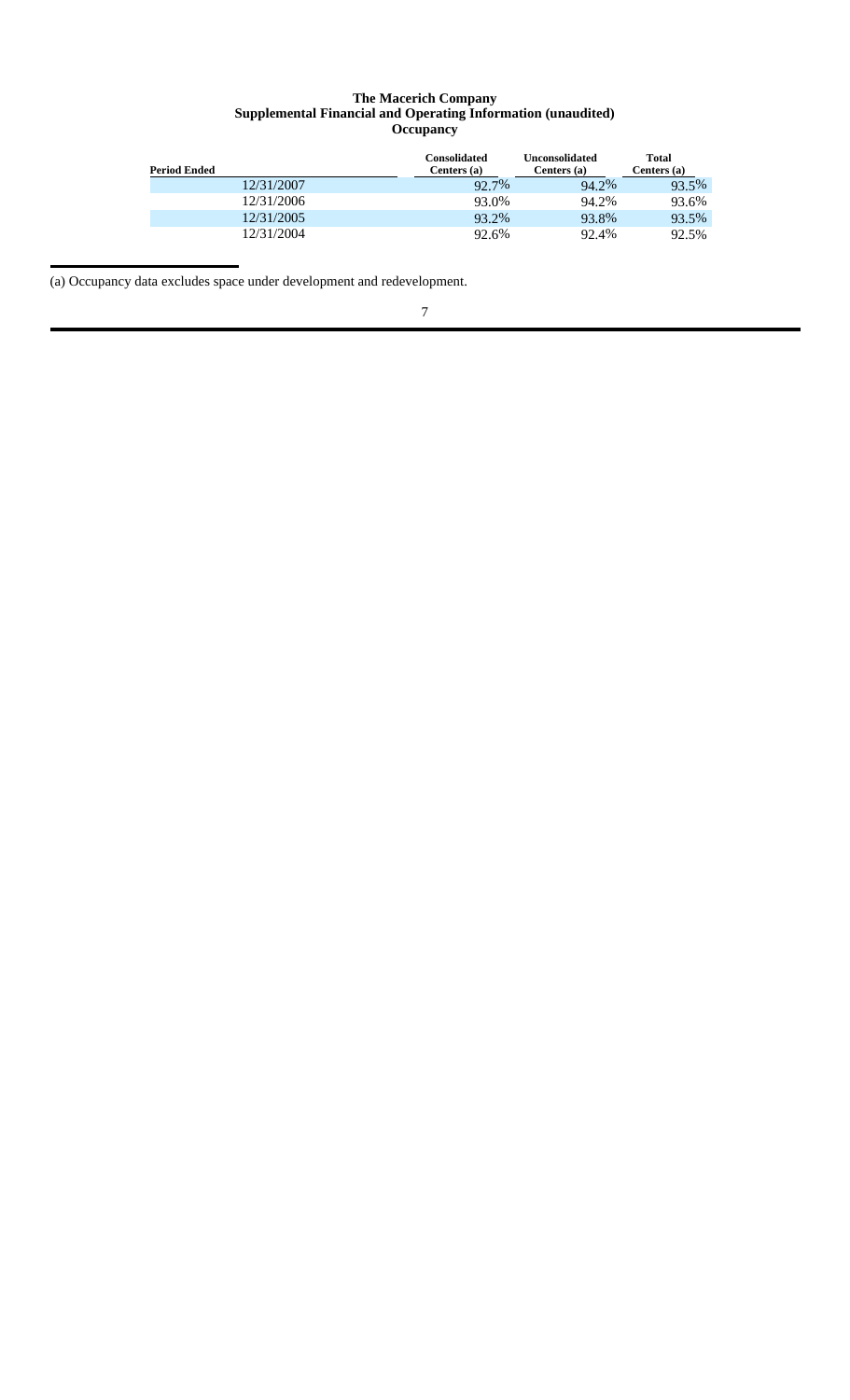# **The Macerich Company Supplemental Financial and Operating Information (unaudited)**

|                              |    | <b>Average Base Rent</b><br>PSF(a) |      | <b>Average Base Rent</b><br><b>PSF</b> on Leases<br><b>Commencing During</b><br>the Period (b) | <b>Average Base Rent</b><br><b>PSF</b> on Leases<br>Expiring (c) |       |
|------------------------------|----|------------------------------------|------|------------------------------------------------------------------------------------------------|------------------------------------------------------------------|-------|
| <b>Consolidated Centers</b>  |    |                                    |      |                                                                                                |                                                                  |       |
| 12/31/2007                   | \$ | 39.09                              | -S   | 43.23                                                                                          | - \$                                                             | 34.21 |
| 12/31/2006                   |    | 37.55                              | - S  | 38.40                                                                                          | <sup>\$</sup>                                                    | 31.92 |
| 12/31/2005                   | ъ  | 34.23                              | -8   | 35.60                                                                                          | -S                                                               | 30.71 |
| 12/31/2004                   | \$ | 32.60                              | - \$ | 35.31                                                                                          | <sup>\$</sup>                                                    | 28.84 |
| <b>Joint Venture Centers</b> |    |                                    |      |                                                                                                |                                                                  |       |
| 12/31/2007                   | \$ | 40.05                              | - \$ | 47.12                                                                                          | - \$                                                             | 34.87 |
| 12/31/2006                   |    | 37.94                              | -S   | 41.43                                                                                          | <sup>\$</sup>                                                    | 36.19 |
| 12/31/2005                   |    | 36.35                              | \$.  | 39.08                                                                                          | \$.                                                              | 30.18 |
| 12/31/2004                   | \$ | 33.39                              | -S   | 36.86                                                                                          | -S                                                               | 29.32 |
|                              |    |                                    |      |                                                                                                |                                                                  |       |

(a) Average base rent per square foot is based on Mall and Freestanding Store GLA for spaces 10,000 square feet and under, occupied as of the applicable date, for each of the Centers owned by the Company. Leases for La Encantada and the expansion area of Queens Center were excluded for Years 2005 and 2004. Leases for Promenade at Casa Grande and SanTan Village Regional Center were excluded for Year 2007.

(b) The average base rent per square foot on lease signings commencing during the period represents the actual rent to be paid during the first twelve months for tenant leases 10,000 square feet and under. Lease signings for La Encantada and the expansion area of Queens Center were excluded for Years 2005 and 2004. Lease signings for Promenade at Casa Grande and SanTan Village Regional Center were excluded for the Year 2007.

(c) The average base rent per square foot on leases expiring during the period represents the final year minimum rent, on a cash basis, for all tenant leases 10,000 square feet and under expiring during the year. Leases for La Encantada and the expansion area of Queens Center were excluded for Years 2005 and 2004.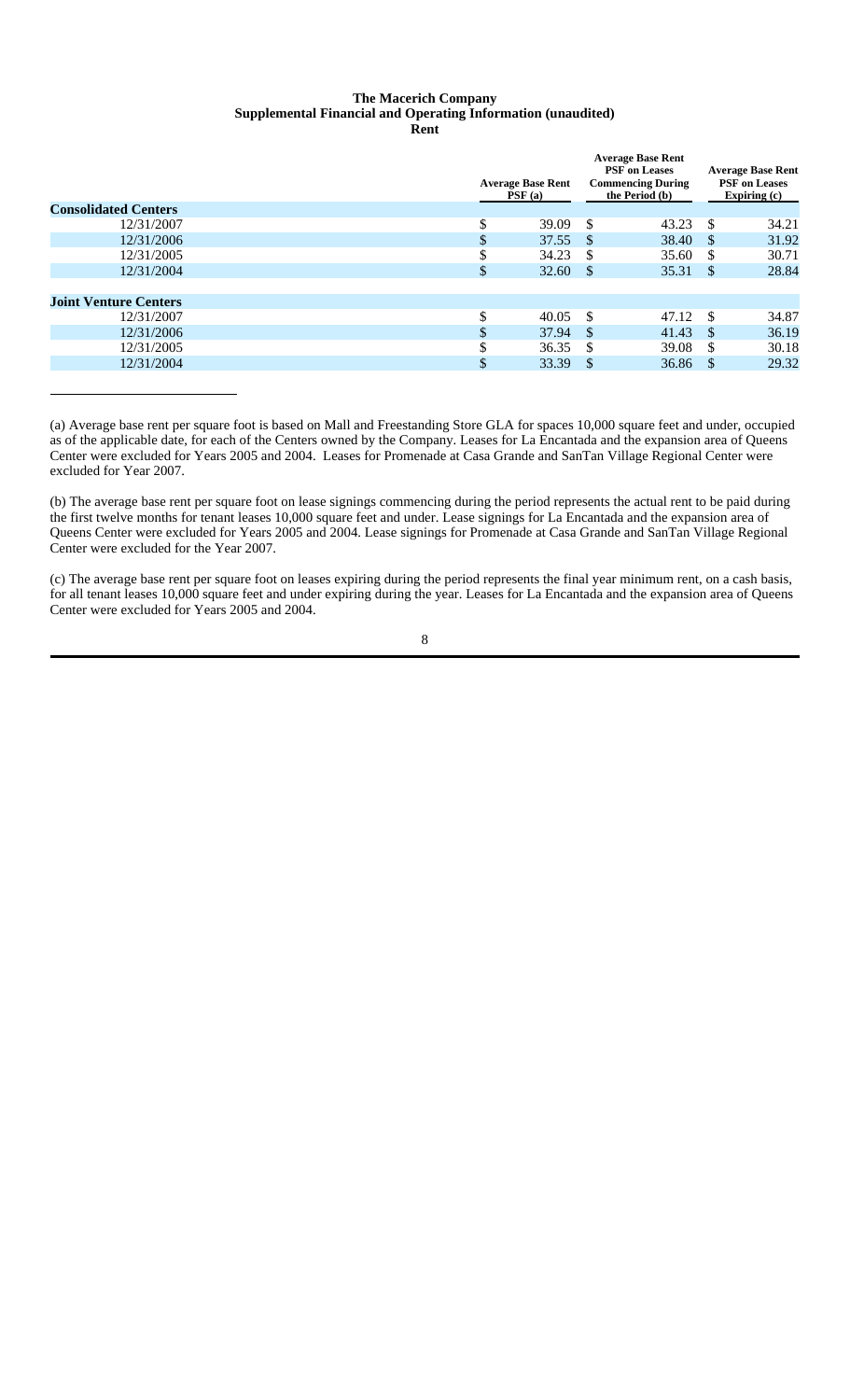### **The Macerich Company Supplemental Financial and Operating Information (unaudited) Cost of Occupancy**

|                              |              | <b>For Years Ended December 31.</b> |                                     |       |  |  |
|------------------------------|--------------|-------------------------------------|-------------------------------------|-------|--|--|
|                              |              | 2007                                | 2006                                | 2005  |  |  |
| <b>Consolidated Centers</b>  |              |                                     |                                     |       |  |  |
| Minimum rents                |              | 8.0%                                | 8.1%                                | 8.3%  |  |  |
| Percentage rents             |              | $0.4\%$                             | $0.4\%$                             | 0.5%  |  |  |
| Expense recoveries (a)       |              | 3.8%                                | 3.7%                                | 3.6%  |  |  |
|                              | <b>Total</b> | 12.2%                               | $12.2\%$                            | 12.4% |  |  |
|                              |              |                                     |                                     |       |  |  |
|                              |              |                                     | <b>For Years Ended December 31.</b> |       |  |  |
|                              |              | 2007                                | 2006                                | 2005  |  |  |
| <b>Joint Venture Centers</b> |              |                                     |                                     |       |  |  |
| Minimum rents                |              | 7.3%                                | 7.2%                                | 7.4%  |  |  |
| Percentage rents             |              | $0.5\%$                             | $0.6\%$                             | 0.5%  |  |  |
| Expense recoveries (a)       |              | 3.2%                                | 3.1%                                | 3.0%  |  |  |
|                              | <b>Total</b> | $11.0\%$                            | $10.9\%$                            | 10.9% |  |  |

(a) Represents real estate tax and common area maintenance charges.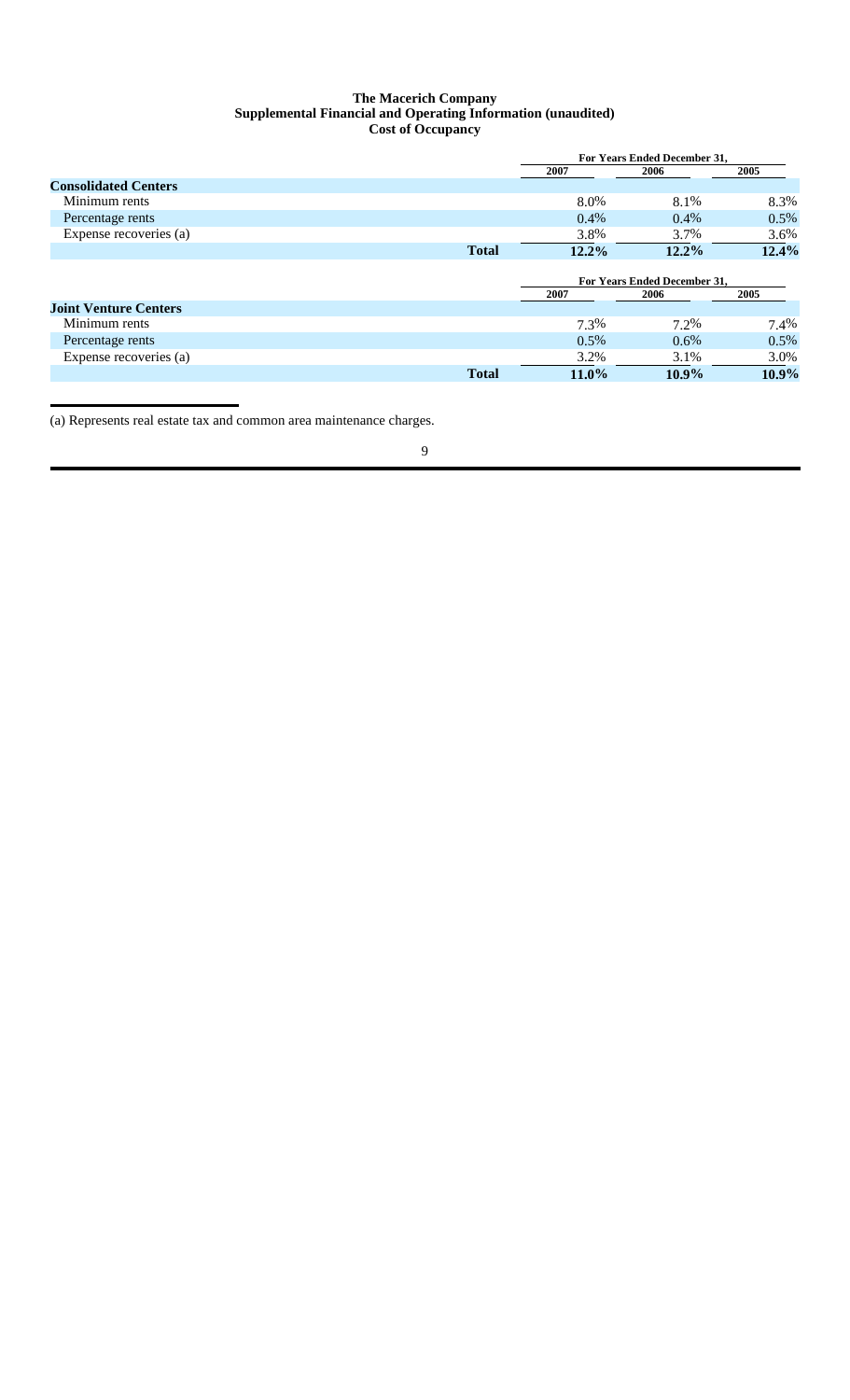### **The Macerich Company Supplemental Financial and Operating Information (unaudited) Debt Summary**

|                                   |                   | As of December 31, 2007 |                   |    |                   |  |              |  |
|-----------------------------------|-------------------|-------------------------|-------------------|----|-------------------|--|--------------|--|
| dollars in thousands              |                   |                         | <b>Fixed Rate</b> |    | Variable Rate (a) |  | <b>Total</b> |  |
| Consolidated debt                 |                   | S                       | 4,768,576         | S  | 918.572           |  | 5,687,148    |  |
| Unconsolidated debt               |                   |                         | 1,625,449         |    | 194,962           |  | 1,820,411    |  |
|                                   | <b>Total debt</b> | <b>S</b>                | 6,394,025         | \$ | 1,113,534         |  | 7,507,559    |  |
|                                   |                   |                         |                   |    |                   |  |              |  |
| Weighted average interest rate    |                   |                         | 5.65%             |    | 6.14%             |  | 5.73%        |  |
|                                   |                   |                         |                   |    |                   |  |              |  |
| Weighted average maturity (years) |                   |                         |                   |    |                   |  | 4.01         |  |
|                                   |                   |                         |                   |    |                   |  |              |  |

(a) Excludes swapped floating rate debt. Swapped debt is included in fixed debt category.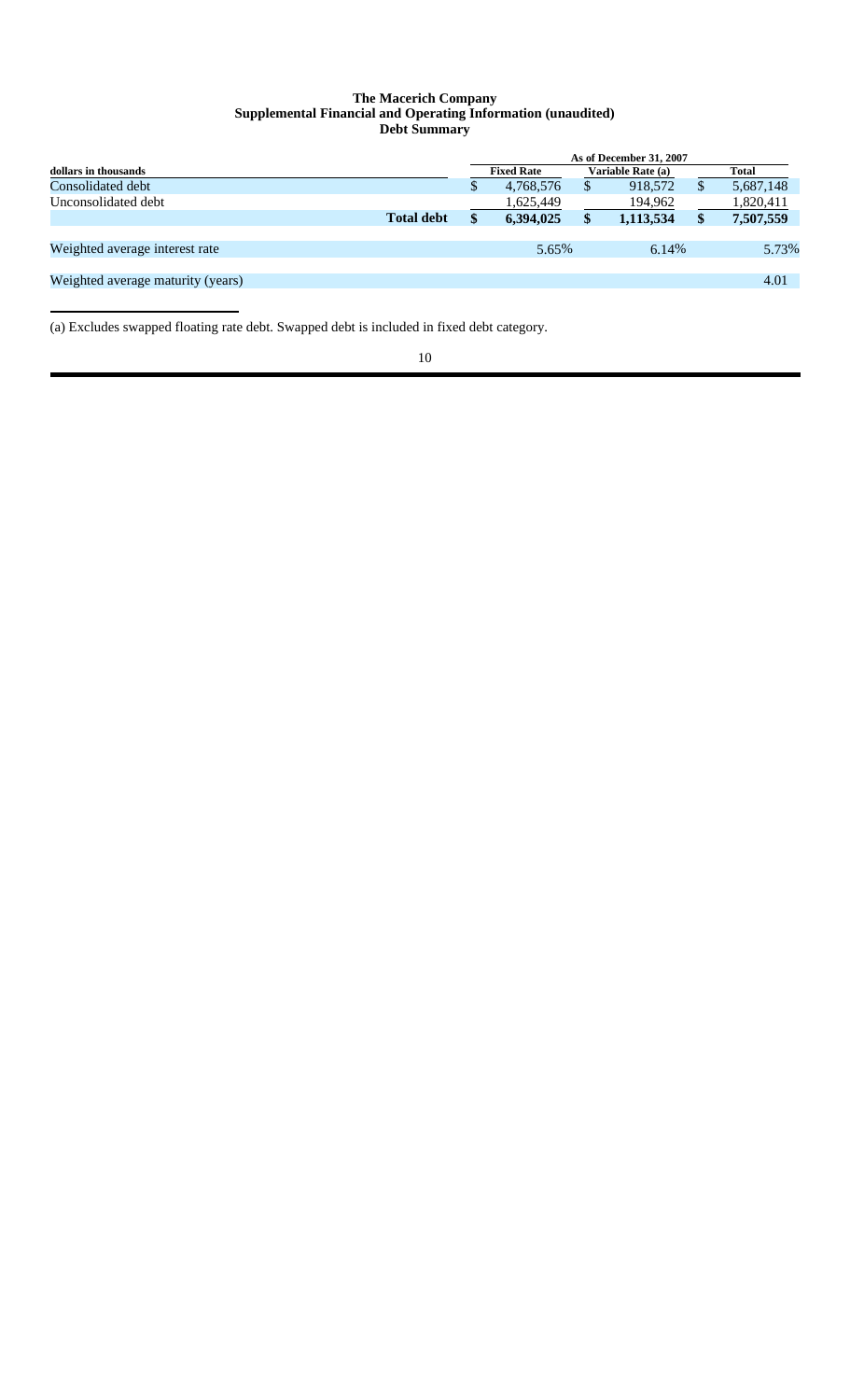### **The Macerich Company Supplemental Financial and Operating Information (unaudited) Outstanding Debt by Maturity Date**

| <b>Effective</b><br><b>Total Debt</b><br><b>Interest</b><br>Balance (a)<br>Center/Entity (dollars in thousands)<br><b>Maturity Date</b><br>Rate $(a)$<br>Fixed<br><b>Floating</b><br><b>I. Consolidated Assets:</b><br>Victor Valley, Mall of<br>03/01/08<br>$4.60\%$ \$<br>51,211 \$<br>$-$ \$<br>51,211<br>92,037<br>92,037<br><b>Westside Pavilion</b><br>07/01/08<br>6.74%<br>10,880<br>5.89%<br>10,880<br>Village Fair North<br>07/15/08<br>63,590<br>63,590<br><b>Fresno Fashion Fair</b><br>08/10/08<br>6.52%<br>$\overline{\phantom{0}}$<br><b>South Towne Center</b><br>10/10/08<br>6.66%<br>64,000<br>64,000<br>$\overline{\phantom{0}}$<br>Queens Center<br>03/01/09<br>7.10%<br>90,519<br>90,519<br>$\overline{\phantom{0}}$<br>South Plains Mall<br>03/01/09<br>8.29%<br>58,732<br>58,732<br>$\overline{\phantom{0}}$<br>Carmel Plaza<br>8.18%<br>26,253<br>26,253<br>05/01/09<br>$\overline{\phantom{0}}$<br>5.89%<br>21,231<br>Paradise Valley Mall<br>05/01/09<br>21,231<br>81,121<br>81,121<br>Northridge Mall<br>07/01/09<br>4.94%<br>$\overline{\phantom{0}}$<br>4.79%<br>44,624<br><b>Wilton Mall</b><br>11/01/09<br>44,624<br>$\overline{\phantom{0}}$<br>Macerich Partnership Term Loan (b)<br>04/25/10<br>6.50%<br>450,000<br>450,000<br>$\overline{\phantom{0}}$<br>6.23%<br>Macerich Partnership Line of Credit (c)<br>04/25/10<br>400,000<br>400,000<br>$\overline{\phantom{0}}$<br>7.91%<br>Vintage Faire Mall<br>09/01/10<br>64,386<br>64,386<br>$\overline{\phantom{0}}$<br>8,814<br><b>Eastview Commons</b><br>09/30/10<br>5.46%<br>8,814<br>$\overline{\phantom{0}}$<br>7.79%<br>79,014<br>79,014<br>Santa Monica Place<br>11/01/10<br>5.81%<br>125,000<br>125,000<br>01/01/11<br>Valley View Center<br>Danbury Fair Mall<br>02/01/11<br>4.64%<br>176,457<br>176,457<br>$\overline{\phantom{0}}$<br>Shoppingtown Mall<br>5.01%<br>44,645<br>44,645<br>05/11/11<br>Capitola Mall<br>7.13%<br>39,310<br>05/15/11<br>39,310<br>$\overline{\phantom{0}}$<br>07/07/11<br>4.68%<br>Freehold Raceway Mall<br>177,686<br>177,686<br>7.25%<br>82,228<br>Pacific View<br>08/31/11<br>82,228<br>$\overline{\phantom{0}}$<br>7.00%<br>6,629<br>6,629<br>Pacific View<br>08/31/11<br><b>Rimrock Mall</b><br>10/01/11<br>7.56%<br>42,828<br>42,828<br>$\overline{\phantom{0}}$<br>12/01/11<br>5.86%<br>60,000<br>60,000<br><b>Prescott Gateway</b><br>$\overline{\phantom{0}}$<br>5.27%<br>02/01/12<br>8,530<br>8,530<br><b>Hilton Village</b><br>$\overline{\phantom{0}}$<br>The Macerich Company - Convertible Senior Notes (d)<br>03/15/12<br>3.66%<br>942,012<br>942,012<br>78,000<br>Tucson La Encantada<br>06/01/12<br>5.84%<br>78,000<br>$\overline{\phantom{0}}$<br><b>Chandler Fashion Center</b><br>11/01/12<br>5.20%<br>102,422<br>102,422<br>$\overline{\phantom{0}}$<br>67,367<br><b>Chandler Fashion Center</b><br>11/01/12<br>6.00%<br>67,367<br>$\overline{\phantom{0}}$<br><b>Towne Mall</b><br>11/01/12<br>4.99%<br>14,838<br>14,838<br>$\overline{\phantom{0}}$<br>5.02%<br>Pittsford Plaza (e)<br>01/01/13<br>15,653<br>15,653<br>$\overline{\phantom{0}}$<br>6.52%<br>Pittsford Plaza (e)<br>01/01/13<br>5,822<br>5,822<br>$\overline{\phantom{0}}$<br>Deptford Mall<br>01/15/13<br>5.41%<br>172,500<br>172,500<br>7.00%<br>217,077<br><b>Oueens Center</b><br>03/31/13<br>217,077<br>Greeley - Defeaseance<br>09/01/13<br>6.34%<br>27,676<br>27,676<br>12/01/13<br>187,736<br><b>FlatIron Crossing</b><br>5.26%<br>187,736<br><b>Great Northern Mall</b><br>12/01/13<br>5.19%<br>40,285<br>40,285<br>$\overline{\phantom{0}}$<br><b>Eastview Mall</b><br>01/18/14<br>5.10%<br>101,007<br>101,007<br><b>Fiesta Mall</b><br>01/01/15<br>4.98%<br>84,000<br>84,000<br>$\overline{\phantom{0}}$<br><b>Flagstaff Mall</b><br>11/01/15<br>5.03%<br>37,000<br>37,000<br>02/01/16<br>120,000<br>120,000<br><b>Valley River Center</b><br>5.60%<br>$\overline{\phantom{0}}$<br>Salisbury, Center at<br>05/01/16<br>5.83%<br>115,000<br>115,000<br>Marketplace Mall (f)<br>12/10/17<br>5.30%<br>14,754<br>14,754<br><b>Chesterfield Towne Center</b><br>9.07%<br>55,702<br>01/01/24<br>55,702<br><b>Total Fixed Rate Debt for Consolidated Assets</b><br>5.57%\$4,768,576 \$<br>\$<br>4,768,576<br>$\overline{\phantom{0}}$<br>$-$ \$<br>La Cumbre Plaza<br>08/09/08<br>6.48% \$<br>30,000 \$<br>30,000<br>72,000<br>Greece Ridge Center<br>11/06/08<br>5.97%<br>72,000<br><b>Twenty Ninth Street</b><br>5.93%<br>110,558<br>06/05/09<br>110,558<br>$\overline{\phantom{0}}$<br>08/16/09<br>6.35%<br>41,014<br>Casa Grande $(g)$<br>41,014<br>50,000<br>Panorama Mall<br>02/28/10<br>6.00%<br>50,000<br>Macerich Partnership Line of Credit<br>04/25/10<br>6.19%<br>615,000<br>615,000<br><b>Total Floating Rate Debt for Consolidated Assets</b><br>\$<br>$6.15\%$ \$<br>918,572 \$<br>918,572<br><b>Total Debt for Consolidated Assets</b><br>5.67%\$4,768,576 \$<br>918,572 \$<br>5,687,148 |  | As of December 31, 2007 |  |  |
|-----------------------------------------------------------------------------------------------------------------------------------------------------------------------------------------------------------------------------------------------------------------------------------------------------------------------------------------------------------------------------------------------------------------------------------------------------------------------------------------------------------------------------------------------------------------------------------------------------------------------------------------------------------------------------------------------------------------------------------------------------------------------------------------------------------------------------------------------------------------------------------------------------------------------------------------------------------------------------------------------------------------------------------------------------------------------------------------------------------------------------------------------------------------------------------------------------------------------------------------------------------------------------------------------------------------------------------------------------------------------------------------------------------------------------------------------------------------------------------------------------------------------------------------------------------------------------------------------------------------------------------------------------------------------------------------------------------------------------------------------------------------------------------------------------------------------------------------------------------------------------------------------------------------------------------------------------------------------------------------------------------------------------------------------------------------------------------------------------------------------------------------------------------------------------------------------------------------------------------------------------------------------------------------------------------------------------------------------------------------------------------------------------------------------------------------------------------------------------------------------------------------------------------------------------------------------------------------------------------------------------------------------------------------------------------------------------------------------------------------------------------------------------------------------------------------------------------------------------------------------------------------------------------------------------------------------------------------------------------------------------------------------------------------------------------------------------------------------------------------------------------------------------------------------------------------------------------------------------------------------------------------------------------------------------------------------------------------------------------------------------------------------------------------------------------------------------------------------------------------------------------------------------------------------------------------------------------------------------------------------------------------------------------------------------------------------------------------------------------------------------------------------------------------------------------------------------------------------------------------------------------------------------------------------------------------------------------------------------------------------------------------------------------------------------------------------------------------------------------------------------------------------------------------------------------------------------------------------------------------------------------------------------------------------------------------------------------------------------------------------------------------------------------------------------------------------------------------------------------------------------------------------------------------------------------------------------------------------------------------------------------------------------------------------------------------------------------------------------------------------------------------------------------------------------------------------------------------------------------------------------------------------------------------------------|--|-------------------------|--|--|
|                                                                                                                                                                                                                                                                                                                                                                                                                                                                                                                                                                                                                                                                                                                                                                                                                                                                                                                                                                                                                                                                                                                                                                                                                                                                                                                                                                                                                                                                                                                                                                                                                                                                                                                                                                                                                                                                                                                                                                                                                                                                                                                                                                                                                                                                                                                                                                                                                                                                                                                                                                                                                                                                                                                                                                                                                                                                                                                                                                                                                                                                                                                                                                                                                                                                                                                                                                                                                                                                                                                                                                                                                                                                                                                                                                                                                                                                                                                                                                                                                                                                                                                                                                                                                                                                                                                                                                                                                                                                                                                                                                                                                                                                                                                                                                                                                                                                                                                             |  |                         |  |  |
|                                                                                                                                                                                                                                                                                                                                                                                                                                                                                                                                                                                                                                                                                                                                                                                                                                                                                                                                                                                                                                                                                                                                                                                                                                                                                                                                                                                                                                                                                                                                                                                                                                                                                                                                                                                                                                                                                                                                                                                                                                                                                                                                                                                                                                                                                                                                                                                                                                                                                                                                                                                                                                                                                                                                                                                                                                                                                                                                                                                                                                                                                                                                                                                                                                                                                                                                                                                                                                                                                                                                                                                                                                                                                                                                                                                                                                                                                                                                                                                                                                                                                                                                                                                                                                                                                                                                                                                                                                                                                                                                                                                                                                                                                                                                                                                                                                                                                                                             |  |                         |  |  |
|                                                                                                                                                                                                                                                                                                                                                                                                                                                                                                                                                                                                                                                                                                                                                                                                                                                                                                                                                                                                                                                                                                                                                                                                                                                                                                                                                                                                                                                                                                                                                                                                                                                                                                                                                                                                                                                                                                                                                                                                                                                                                                                                                                                                                                                                                                                                                                                                                                                                                                                                                                                                                                                                                                                                                                                                                                                                                                                                                                                                                                                                                                                                                                                                                                                                                                                                                                                                                                                                                                                                                                                                                                                                                                                                                                                                                                                                                                                                                                                                                                                                                                                                                                                                                                                                                                                                                                                                                                                                                                                                                                                                                                                                                                                                                                                                                                                                                                                             |  |                         |  |  |
|                                                                                                                                                                                                                                                                                                                                                                                                                                                                                                                                                                                                                                                                                                                                                                                                                                                                                                                                                                                                                                                                                                                                                                                                                                                                                                                                                                                                                                                                                                                                                                                                                                                                                                                                                                                                                                                                                                                                                                                                                                                                                                                                                                                                                                                                                                                                                                                                                                                                                                                                                                                                                                                                                                                                                                                                                                                                                                                                                                                                                                                                                                                                                                                                                                                                                                                                                                                                                                                                                                                                                                                                                                                                                                                                                                                                                                                                                                                                                                                                                                                                                                                                                                                                                                                                                                                                                                                                                                                                                                                                                                                                                                                                                                                                                                                                                                                                                                                             |  |                         |  |  |
|                                                                                                                                                                                                                                                                                                                                                                                                                                                                                                                                                                                                                                                                                                                                                                                                                                                                                                                                                                                                                                                                                                                                                                                                                                                                                                                                                                                                                                                                                                                                                                                                                                                                                                                                                                                                                                                                                                                                                                                                                                                                                                                                                                                                                                                                                                                                                                                                                                                                                                                                                                                                                                                                                                                                                                                                                                                                                                                                                                                                                                                                                                                                                                                                                                                                                                                                                                                                                                                                                                                                                                                                                                                                                                                                                                                                                                                                                                                                                                                                                                                                                                                                                                                                                                                                                                                                                                                                                                                                                                                                                                                                                                                                                                                                                                                                                                                                                                                             |  |                         |  |  |
|                                                                                                                                                                                                                                                                                                                                                                                                                                                                                                                                                                                                                                                                                                                                                                                                                                                                                                                                                                                                                                                                                                                                                                                                                                                                                                                                                                                                                                                                                                                                                                                                                                                                                                                                                                                                                                                                                                                                                                                                                                                                                                                                                                                                                                                                                                                                                                                                                                                                                                                                                                                                                                                                                                                                                                                                                                                                                                                                                                                                                                                                                                                                                                                                                                                                                                                                                                                                                                                                                                                                                                                                                                                                                                                                                                                                                                                                                                                                                                                                                                                                                                                                                                                                                                                                                                                                                                                                                                                                                                                                                                                                                                                                                                                                                                                                                                                                                                                             |  |                         |  |  |
|                                                                                                                                                                                                                                                                                                                                                                                                                                                                                                                                                                                                                                                                                                                                                                                                                                                                                                                                                                                                                                                                                                                                                                                                                                                                                                                                                                                                                                                                                                                                                                                                                                                                                                                                                                                                                                                                                                                                                                                                                                                                                                                                                                                                                                                                                                                                                                                                                                                                                                                                                                                                                                                                                                                                                                                                                                                                                                                                                                                                                                                                                                                                                                                                                                                                                                                                                                                                                                                                                                                                                                                                                                                                                                                                                                                                                                                                                                                                                                                                                                                                                                                                                                                                                                                                                                                                                                                                                                                                                                                                                                                                                                                                                                                                                                                                                                                                                                                             |  |                         |  |  |
|                                                                                                                                                                                                                                                                                                                                                                                                                                                                                                                                                                                                                                                                                                                                                                                                                                                                                                                                                                                                                                                                                                                                                                                                                                                                                                                                                                                                                                                                                                                                                                                                                                                                                                                                                                                                                                                                                                                                                                                                                                                                                                                                                                                                                                                                                                                                                                                                                                                                                                                                                                                                                                                                                                                                                                                                                                                                                                                                                                                                                                                                                                                                                                                                                                                                                                                                                                                                                                                                                                                                                                                                                                                                                                                                                                                                                                                                                                                                                                                                                                                                                                                                                                                                                                                                                                                                                                                                                                                                                                                                                                                                                                                                                                                                                                                                                                                                                                                             |  |                         |  |  |
|                                                                                                                                                                                                                                                                                                                                                                                                                                                                                                                                                                                                                                                                                                                                                                                                                                                                                                                                                                                                                                                                                                                                                                                                                                                                                                                                                                                                                                                                                                                                                                                                                                                                                                                                                                                                                                                                                                                                                                                                                                                                                                                                                                                                                                                                                                                                                                                                                                                                                                                                                                                                                                                                                                                                                                                                                                                                                                                                                                                                                                                                                                                                                                                                                                                                                                                                                                                                                                                                                                                                                                                                                                                                                                                                                                                                                                                                                                                                                                                                                                                                                                                                                                                                                                                                                                                                                                                                                                                                                                                                                                                                                                                                                                                                                                                                                                                                                                                             |  |                         |  |  |
|                                                                                                                                                                                                                                                                                                                                                                                                                                                                                                                                                                                                                                                                                                                                                                                                                                                                                                                                                                                                                                                                                                                                                                                                                                                                                                                                                                                                                                                                                                                                                                                                                                                                                                                                                                                                                                                                                                                                                                                                                                                                                                                                                                                                                                                                                                                                                                                                                                                                                                                                                                                                                                                                                                                                                                                                                                                                                                                                                                                                                                                                                                                                                                                                                                                                                                                                                                                                                                                                                                                                                                                                                                                                                                                                                                                                                                                                                                                                                                                                                                                                                                                                                                                                                                                                                                                                                                                                                                                                                                                                                                                                                                                                                                                                                                                                                                                                                                                             |  |                         |  |  |
|                                                                                                                                                                                                                                                                                                                                                                                                                                                                                                                                                                                                                                                                                                                                                                                                                                                                                                                                                                                                                                                                                                                                                                                                                                                                                                                                                                                                                                                                                                                                                                                                                                                                                                                                                                                                                                                                                                                                                                                                                                                                                                                                                                                                                                                                                                                                                                                                                                                                                                                                                                                                                                                                                                                                                                                                                                                                                                                                                                                                                                                                                                                                                                                                                                                                                                                                                                                                                                                                                                                                                                                                                                                                                                                                                                                                                                                                                                                                                                                                                                                                                                                                                                                                                                                                                                                                                                                                                                                                                                                                                                                                                                                                                                                                                                                                                                                                                                                             |  |                         |  |  |
|                                                                                                                                                                                                                                                                                                                                                                                                                                                                                                                                                                                                                                                                                                                                                                                                                                                                                                                                                                                                                                                                                                                                                                                                                                                                                                                                                                                                                                                                                                                                                                                                                                                                                                                                                                                                                                                                                                                                                                                                                                                                                                                                                                                                                                                                                                                                                                                                                                                                                                                                                                                                                                                                                                                                                                                                                                                                                                                                                                                                                                                                                                                                                                                                                                                                                                                                                                                                                                                                                                                                                                                                                                                                                                                                                                                                                                                                                                                                                                                                                                                                                                                                                                                                                                                                                                                                                                                                                                                                                                                                                                                                                                                                                                                                                                                                                                                                                                                             |  |                         |  |  |
|                                                                                                                                                                                                                                                                                                                                                                                                                                                                                                                                                                                                                                                                                                                                                                                                                                                                                                                                                                                                                                                                                                                                                                                                                                                                                                                                                                                                                                                                                                                                                                                                                                                                                                                                                                                                                                                                                                                                                                                                                                                                                                                                                                                                                                                                                                                                                                                                                                                                                                                                                                                                                                                                                                                                                                                                                                                                                                                                                                                                                                                                                                                                                                                                                                                                                                                                                                                                                                                                                                                                                                                                                                                                                                                                                                                                                                                                                                                                                                                                                                                                                                                                                                                                                                                                                                                                                                                                                                                                                                                                                                                                                                                                                                                                                                                                                                                                                                                             |  |                         |  |  |
|                                                                                                                                                                                                                                                                                                                                                                                                                                                                                                                                                                                                                                                                                                                                                                                                                                                                                                                                                                                                                                                                                                                                                                                                                                                                                                                                                                                                                                                                                                                                                                                                                                                                                                                                                                                                                                                                                                                                                                                                                                                                                                                                                                                                                                                                                                                                                                                                                                                                                                                                                                                                                                                                                                                                                                                                                                                                                                                                                                                                                                                                                                                                                                                                                                                                                                                                                                                                                                                                                                                                                                                                                                                                                                                                                                                                                                                                                                                                                                                                                                                                                                                                                                                                                                                                                                                                                                                                                                                                                                                                                                                                                                                                                                                                                                                                                                                                                                                             |  |                         |  |  |
|                                                                                                                                                                                                                                                                                                                                                                                                                                                                                                                                                                                                                                                                                                                                                                                                                                                                                                                                                                                                                                                                                                                                                                                                                                                                                                                                                                                                                                                                                                                                                                                                                                                                                                                                                                                                                                                                                                                                                                                                                                                                                                                                                                                                                                                                                                                                                                                                                                                                                                                                                                                                                                                                                                                                                                                                                                                                                                                                                                                                                                                                                                                                                                                                                                                                                                                                                                                                                                                                                                                                                                                                                                                                                                                                                                                                                                                                                                                                                                                                                                                                                                                                                                                                                                                                                                                                                                                                                                                                                                                                                                                                                                                                                                                                                                                                                                                                                                                             |  |                         |  |  |
|                                                                                                                                                                                                                                                                                                                                                                                                                                                                                                                                                                                                                                                                                                                                                                                                                                                                                                                                                                                                                                                                                                                                                                                                                                                                                                                                                                                                                                                                                                                                                                                                                                                                                                                                                                                                                                                                                                                                                                                                                                                                                                                                                                                                                                                                                                                                                                                                                                                                                                                                                                                                                                                                                                                                                                                                                                                                                                                                                                                                                                                                                                                                                                                                                                                                                                                                                                                                                                                                                                                                                                                                                                                                                                                                                                                                                                                                                                                                                                                                                                                                                                                                                                                                                                                                                                                                                                                                                                                                                                                                                                                                                                                                                                                                                                                                                                                                                                                             |  |                         |  |  |
|                                                                                                                                                                                                                                                                                                                                                                                                                                                                                                                                                                                                                                                                                                                                                                                                                                                                                                                                                                                                                                                                                                                                                                                                                                                                                                                                                                                                                                                                                                                                                                                                                                                                                                                                                                                                                                                                                                                                                                                                                                                                                                                                                                                                                                                                                                                                                                                                                                                                                                                                                                                                                                                                                                                                                                                                                                                                                                                                                                                                                                                                                                                                                                                                                                                                                                                                                                                                                                                                                                                                                                                                                                                                                                                                                                                                                                                                                                                                                                                                                                                                                                                                                                                                                                                                                                                                                                                                                                                                                                                                                                                                                                                                                                                                                                                                                                                                                                                             |  |                         |  |  |
|                                                                                                                                                                                                                                                                                                                                                                                                                                                                                                                                                                                                                                                                                                                                                                                                                                                                                                                                                                                                                                                                                                                                                                                                                                                                                                                                                                                                                                                                                                                                                                                                                                                                                                                                                                                                                                                                                                                                                                                                                                                                                                                                                                                                                                                                                                                                                                                                                                                                                                                                                                                                                                                                                                                                                                                                                                                                                                                                                                                                                                                                                                                                                                                                                                                                                                                                                                                                                                                                                                                                                                                                                                                                                                                                                                                                                                                                                                                                                                                                                                                                                                                                                                                                                                                                                                                                                                                                                                                                                                                                                                                                                                                                                                                                                                                                                                                                                                                             |  |                         |  |  |
|                                                                                                                                                                                                                                                                                                                                                                                                                                                                                                                                                                                                                                                                                                                                                                                                                                                                                                                                                                                                                                                                                                                                                                                                                                                                                                                                                                                                                                                                                                                                                                                                                                                                                                                                                                                                                                                                                                                                                                                                                                                                                                                                                                                                                                                                                                                                                                                                                                                                                                                                                                                                                                                                                                                                                                                                                                                                                                                                                                                                                                                                                                                                                                                                                                                                                                                                                                                                                                                                                                                                                                                                                                                                                                                                                                                                                                                                                                                                                                                                                                                                                                                                                                                                                                                                                                                                                                                                                                                                                                                                                                                                                                                                                                                                                                                                                                                                                                                             |  |                         |  |  |
|                                                                                                                                                                                                                                                                                                                                                                                                                                                                                                                                                                                                                                                                                                                                                                                                                                                                                                                                                                                                                                                                                                                                                                                                                                                                                                                                                                                                                                                                                                                                                                                                                                                                                                                                                                                                                                                                                                                                                                                                                                                                                                                                                                                                                                                                                                                                                                                                                                                                                                                                                                                                                                                                                                                                                                                                                                                                                                                                                                                                                                                                                                                                                                                                                                                                                                                                                                                                                                                                                                                                                                                                                                                                                                                                                                                                                                                                                                                                                                                                                                                                                                                                                                                                                                                                                                                                                                                                                                                                                                                                                                                                                                                                                                                                                                                                                                                                                                                             |  |                         |  |  |
|                                                                                                                                                                                                                                                                                                                                                                                                                                                                                                                                                                                                                                                                                                                                                                                                                                                                                                                                                                                                                                                                                                                                                                                                                                                                                                                                                                                                                                                                                                                                                                                                                                                                                                                                                                                                                                                                                                                                                                                                                                                                                                                                                                                                                                                                                                                                                                                                                                                                                                                                                                                                                                                                                                                                                                                                                                                                                                                                                                                                                                                                                                                                                                                                                                                                                                                                                                                                                                                                                                                                                                                                                                                                                                                                                                                                                                                                                                                                                                                                                                                                                                                                                                                                                                                                                                                                                                                                                                                                                                                                                                                                                                                                                                                                                                                                                                                                                                                             |  |                         |  |  |
|                                                                                                                                                                                                                                                                                                                                                                                                                                                                                                                                                                                                                                                                                                                                                                                                                                                                                                                                                                                                                                                                                                                                                                                                                                                                                                                                                                                                                                                                                                                                                                                                                                                                                                                                                                                                                                                                                                                                                                                                                                                                                                                                                                                                                                                                                                                                                                                                                                                                                                                                                                                                                                                                                                                                                                                                                                                                                                                                                                                                                                                                                                                                                                                                                                                                                                                                                                                                                                                                                                                                                                                                                                                                                                                                                                                                                                                                                                                                                                                                                                                                                                                                                                                                                                                                                                                                                                                                                                                                                                                                                                                                                                                                                                                                                                                                                                                                                                                             |  |                         |  |  |
|                                                                                                                                                                                                                                                                                                                                                                                                                                                                                                                                                                                                                                                                                                                                                                                                                                                                                                                                                                                                                                                                                                                                                                                                                                                                                                                                                                                                                                                                                                                                                                                                                                                                                                                                                                                                                                                                                                                                                                                                                                                                                                                                                                                                                                                                                                                                                                                                                                                                                                                                                                                                                                                                                                                                                                                                                                                                                                                                                                                                                                                                                                                                                                                                                                                                                                                                                                                                                                                                                                                                                                                                                                                                                                                                                                                                                                                                                                                                                                                                                                                                                                                                                                                                                                                                                                                                                                                                                                                                                                                                                                                                                                                                                                                                                                                                                                                                                                                             |  |                         |  |  |
|                                                                                                                                                                                                                                                                                                                                                                                                                                                                                                                                                                                                                                                                                                                                                                                                                                                                                                                                                                                                                                                                                                                                                                                                                                                                                                                                                                                                                                                                                                                                                                                                                                                                                                                                                                                                                                                                                                                                                                                                                                                                                                                                                                                                                                                                                                                                                                                                                                                                                                                                                                                                                                                                                                                                                                                                                                                                                                                                                                                                                                                                                                                                                                                                                                                                                                                                                                                                                                                                                                                                                                                                                                                                                                                                                                                                                                                                                                                                                                                                                                                                                                                                                                                                                                                                                                                                                                                                                                                                                                                                                                                                                                                                                                                                                                                                                                                                                                                             |  |                         |  |  |
|                                                                                                                                                                                                                                                                                                                                                                                                                                                                                                                                                                                                                                                                                                                                                                                                                                                                                                                                                                                                                                                                                                                                                                                                                                                                                                                                                                                                                                                                                                                                                                                                                                                                                                                                                                                                                                                                                                                                                                                                                                                                                                                                                                                                                                                                                                                                                                                                                                                                                                                                                                                                                                                                                                                                                                                                                                                                                                                                                                                                                                                                                                                                                                                                                                                                                                                                                                                                                                                                                                                                                                                                                                                                                                                                                                                                                                                                                                                                                                                                                                                                                                                                                                                                                                                                                                                                                                                                                                                                                                                                                                                                                                                                                                                                                                                                                                                                                                                             |  |                         |  |  |
|                                                                                                                                                                                                                                                                                                                                                                                                                                                                                                                                                                                                                                                                                                                                                                                                                                                                                                                                                                                                                                                                                                                                                                                                                                                                                                                                                                                                                                                                                                                                                                                                                                                                                                                                                                                                                                                                                                                                                                                                                                                                                                                                                                                                                                                                                                                                                                                                                                                                                                                                                                                                                                                                                                                                                                                                                                                                                                                                                                                                                                                                                                                                                                                                                                                                                                                                                                                                                                                                                                                                                                                                                                                                                                                                                                                                                                                                                                                                                                                                                                                                                                                                                                                                                                                                                                                                                                                                                                                                                                                                                                                                                                                                                                                                                                                                                                                                                                                             |  |                         |  |  |
|                                                                                                                                                                                                                                                                                                                                                                                                                                                                                                                                                                                                                                                                                                                                                                                                                                                                                                                                                                                                                                                                                                                                                                                                                                                                                                                                                                                                                                                                                                                                                                                                                                                                                                                                                                                                                                                                                                                                                                                                                                                                                                                                                                                                                                                                                                                                                                                                                                                                                                                                                                                                                                                                                                                                                                                                                                                                                                                                                                                                                                                                                                                                                                                                                                                                                                                                                                                                                                                                                                                                                                                                                                                                                                                                                                                                                                                                                                                                                                                                                                                                                                                                                                                                                                                                                                                                                                                                                                                                                                                                                                                                                                                                                                                                                                                                                                                                                                                             |  |                         |  |  |
|                                                                                                                                                                                                                                                                                                                                                                                                                                                                                                                                                                                                                                                                                                                                                                                                                                                                                                                                                                                                                                                                                                                                                                                                                                                                                                                                                                                                                                                                                                                                                                                                                                                                                                                                                                                                                                                                                                                                                                                                                                                                                                                                                                                                                                                                                                                                                                                                                                                                                                                                                                                                                                                                                                                                                                                                                                                                                                                                                                                                                                                                                                                                                                                                                                                                                                                                                                                                                                                                                                                                                                                                                                                                                                                                                                                                                                                                                                                                                                                                                                                                                                                                                                                                                                                                                                                                                                                                                                                                                                                                                                                                                                                                                                                                                                                                                                                                                                                             |  |                         |  |  |
|                                                                                                                                                                                                                                                                                                                                                                                                                                                                                                                                                                                                                                                                                                                                                                                                                                                                                                                                                                                                                                                                                                                                                                                                                                                                                                                                                                                                                                                                                                                                                                                                                                                                                                                                                                                                                                                                                                                                                                                                                                                                                                                                                                                                                                                                                                                                                                                                                                                                                                                                                                                                                                                                                                                                                                                                                                                                                                                                                                                                                                                                                                                                                                                                                                                                                                                                                                                                                                                                                                                                                                                                                                                                                                                                                                                                                                                                                                                                                                                                                                                                                                                                                                                                                                                                                                                                                                                                                                                                                                                                                                                                                                                                                                                                                                                                                                                                                                                             |  |                         |  |  |
|                                                                                                                                                                                                                                                                                                                                                                                                                                                                                                                                                                                                                                                                                                                                                                                                                                                                                                                                                                                                                                                                                                                                                                                                                                                                                                                                                                                                                                                                                                                                                                                                                                                                                                                                                                                                                                                                                                                                                                                                                                                                                                                                                                                                                                                                                                                                                                                                                                                                                                                                                                                                                                                                                                                                                                                                                                                                                                                                                                                                                                                                                                                                                                                                                                                                                                                                                                                                                                                                                                                                                                                                                                                                                                                                                                                                                                                                                                                                                                                                                                                                                                                                                                                                                                                                                                                                                                                                                                                                                                                                                                                                                                                                                                                                                                                                                                                                                                                             |  |                         |  |  |
|                                                                                                                                                                                                                                                                                                                                                                                                                                                                                                                                                                                                                                                                                                                                                                                                                                                                                                                                                                                                                                                                                                                                                                                                                                                                                                                                                                                                                                                                                                                                                                                                                                                                                                                                                                                                                                                                                                                                                                                                                                                                                                                                                                                                                                                                                                                                                                                                                                                                                                                                                                                                                                                                                                                                                                                                                                                                                                                                                                                                                                                                                                                                                                                                                                                                                                                                                                                                                                                                                                                                                                                                                                                                                                                                                                                                                                                                                                                                                                                                                                                                                                                                                                                                                                                                                                                                                                                                                                                                                                                                                                                                                                                                                                                                                                                                                                                                                                                             |  |                         |  |  |
|                                                                                                                                                                                                                                                                                                                                                                                                                                                                                                                                                                                                                                                                                                                                                                                                                                                                                                                                                                                                                                                                                                                                                                                                                                                                                                                                                                                                                                                                                                                                                                                                                                                                                                                                                                                                                                                                                                                                                                                                                                                                                                                                                                                                                                                                                                                                                                                                                                                                                                                                                                                                                                                                                                                                                                                                                                                                                                                                                                                                                                                                                                                                                                                                                                                                                                                                                                                                                                                                                                                                                                                                                                                                                                                                                                                                                                                                                                                                                                                                                                                                                                                                                                                                                                                                                                                                                                                                                                                                                                                                                                                                                                                                                                                                                                                                                                                                                                                             |  |                         |  |  |
|                                                                                                                                                                                                                                                                                                                                                                                                                                                                                                                                                                                                                                                                                                                                                                                                                                                                                                                                                                                                                                                                                                                                                                                                                                                                                                                                                                                                                                                                                                                                                                                                                                                                                                                                                                                                                                                                                                                                                                                                                                                                                                                                                                                                                                                                                                                                                                                                                                                                                                                                                                                                                                                                                                                                                                                                                                                                                                                                                                                                                                                                                                                                                                                                                                                                                                                                                                                                                                                                                                                                                                                                                                                                                                                                                                                                                                                                                                                                                                                                                                                                                                                                                                                                                                                                                                                                                                                                                                                                                                                                                                                                                                                                                                                                                                                                                                                                                                                             |  |                         |  |  |
|                                                                                                                                                                                                                                                                                                                                                                                                                                                                                                                                                                                                                                                                                                                                                                                                                                                                                                                                                                                                                                                                                                                                                                                                                                                                                                                                                                                                                                                                                                                                                                                                                                                                                                                                                                                                                                                                                                                                                                                                                                                                                                                                                                                                                                                                                                                                                                                                                                                                                                                                                                                                                                                                                                                                                                                                                                                                                                                                                                                                                                                                                                                                                                                                                                                                                                                                                                                                                                                                                                                                                                                                                                                                                                                                                                                                                                                                                                                                                                                                                                                                                                                                                                                                                                                                                                                                                                                                                                                                                                                                                                                                                                                                                                                                                                                                                                                                                                                             |  |                         |  |  |
|                                                                                                                                                                                                                                                                                                                                                                                                                                                                                                                                                                                                                                                                                                                                                                                                                                                                                                                                                                                                                                                                                                                                                                                                                                                                                                                                                                                                                                                                                                                                                                                                                                                                                                                                                                                                                                                                                                                                                                                                                                                                                                                                                                                                                                                                                                                                                                                                                                                                                                                                                                                                                                                                                                                                                                                                                                                                                                                                                                                                                                                                                                                                                                                                                                                                                                                                                                                                                                                                                                                                                                                                                                                                                                                                                                                                                                                                                                                                                                                                                                                                                                                                                                                                                                                                                                                                                                                                                                                                                                                                                                                                                                                                                                                                                                                                                                                                                                                             |  |                         |  |  |
|                                                                                                                                                                                                                                                                                                                                                                                                                                                                                                                                                                                                                                                                                                                                                                                                                                                                                                                                                                                                                                                                                                                                                                                                                                                                                                                                                                                                                                                                                                                                                                                                                                                                                                                                                                                                                                                                                                                                                                                                                                                                                                                                                                                                                                                                                                                                                                                                                                                                                                                                                                                                                                                                                                                                                                                                                                                                                                                                                                                                                                                                                                                                                                                                                                                                                                                                                                                                                                                                                                                                                                                                                                                                                                                                                                                                                                                                                                                                                                                                                                                                                                                                                                                                                                                                                                                                                                                                                                                                                                                                                                                                                                                                                                                                                                                                                                                                                                                             |  |                         |  |  |
|                                                                                                                                                                                                                                                                                                                                                                                                                                                                                                                                                                                                                                                                                                                                                                                                                                                                                                                                                                                                                                                                                                                                                                                                                                                                                                                                                                                                                                                                                                                                                                                                                                                                                                                                                                                                                                                                                                                                                                                                                                                                                                                                                                                                                                                                                                                                                                                                                                                                                                                                                                                                                                                                                                                                                                                                                                                                                                                                                                                                                                                                                                                                                                                                                                                                                                                                                                                                                                                                                                                                                                                                                                                                                                                                                                                                                                                                                                                                                                                                                                                                                                                                                                                                                                                                                                                                                                                                                                                                                                                                                                                                                                                                                                                                                                                                                                                                                                                             |  |                         |  |  |
|                                                                                                                                                                                                                                                                                                                                                                                                                                                                                                                                                                                                                                                                                                                                                                                                                                                                                                                                                                                                                                                                                                                                                                                                                                                                                                                                                                                                                                                                                                                                                                                                                                                                                                                                                                                                                                                                                                                                                                                                                                                                                                                                                                                                                                                                                                                                                                                                                                                                                                                                                                                                                                                                                                                                                                                                                                                                                                                                                                                                                                                                                                                                                                                                                                                                                                                                                                                                                                                                                                                                                                                                                                                                                                                                                                                                                                                                                                                                                                                                                                                                                                                                                                                                                                                                                                                                                                                                                                                                                                                                                                                                                                                                                                                                                                                                                                                                                                                             |  |                         |  |  |
|                                                                                                                                                                                                                                                                                                                                                                                                                                                                                                                                                                                                                                                                                                                                                                                                                                                                                                                                                                                                                                                                                                                                                                                                                                                                                                                                                                                                                                                                                                                                                                                                                                                                                                                                                                                                                                                                                                                                                                                                                                                                                                                                                                                                                                                                                                                                                                                                                                                                                                                                                                                                                                                                                                                                                                                                                                                                                                                                                                                                                                                                                                                                                                                                                                                                                                                                                                                                                                                                                                                                                                                                                                                                                                                                                                                                                                                                                                                                                                                                                                                                                                                                                                                                                                                                                                                                                                                                                                                                                                                                                                                                                                                                                                                                                                                                                                                                                                                             |  |                         |  |  |
|                                                                                                                                                                                                                                                                                                                                                                                                                                                                                                                                                                                                                                                                                                                                                                                                                                                                                                                                                                                                                                                                                                                                                                                                                                                                                                                                                                                                                                                                                                                                                                                                                                                                                                                                                                                                                                                                                                                                                                                                                                                                                                                                                                                                                                                                                                                                                                                                                                                                                                                                                                                                                                                                                                                                                                                                                                                                                                                                                                                                                                                                                                                                                                                                                                                                                                                                                                                                                                                                                                                                                                                                                                                                                                                                                                                                                                                                                                                                                                                                                                                                                                                                                                                                                                                                                                                                                                                                                                                                                                                                                                                                                                                                                                                                                                                                                                                                                                                             |  |                         |  |  |
|                                                                                                                                                                                                                                                                                                                                                                                                                                                                                                                                                                                                                                                                                                                                                                                                                                                                                                                                                                                                                                                                                                                                                                                                                                                                                                                                                                                                                                                                                                                                                                                                                                                                                                                                                                                                                                                                                                                                                                                                                                                                                                                                                                                                                                                                                                                                                                                                                                                                                                                                                                                                                                                                                                                                                                                                                                                                                                                                                                                                                                                                                                                                                                                                                                                                                                                                                                                                                                                                                                                                                                                                                                                                                                                                                                                                                                                                                                                                                                                                                                                                                                                                                                                                                                                                                                                                                                                                                                                                                                                                                                                                                                                                                                                                                                                                                                                                                                                             |  |                         |  |  |
|                                                                                                                                                                                                                                                                                                                                                                                                                                                                                                                                                                                                                                                                                                                                                                                                                                                                                                                                                                                                                                                                                                                                                                                                                                                                                                                                                                                                                                                                                                                                                                                                                                                                                                                                                                                                                                                                                                                                                                                                                                                                                                                                                                                                                                                                                                                                                                                                                                                                                                                                                                                                                                                                                                                                                                                                                                                                                                                                                                                                                                                                                                                                                                                                                                                                                                                                                                                                                                                                                                                                                                                                                                                                                                                                                                                                                                                                                                                                                                                                                                                                                                                                                                                                                                                                                                                                                                                                                                                                                                                                                                                                                                                                                                                                                                                                                                                                                                                             |  |                         |  |  |
|                                                                                                                                                                                                                                                                                                                                                                                                                                                                                                                                                                                                                                                                                                                                                                                                                                                                                                                                                                                                                                                                                                                                                                                                                                                                                                                                                                                                                                                                                                                                                                                                                                                                                                                                                                                                                                                                                                                                                                                                                                                                                                                                                                                                                                                                                                                                                                                                                                                                                                                                                                                                                                                                                                                                                                                                                                                                                                                                                                                                                                                                                                                                                                                                                                                                                                                                                                                                                                                                                                                                                                                                                                                                                                                                                                                                                                                                                                                                                                                                                                                                                                                                                                                                                                                                                                                                                                                                                                                                                                                                                                                                                                                                                                                                                                                                                                                                                                                             |  |                         |  |  |
|                                                                                                                                                                                                                                                                                                                                                                                                                                                                                                                                                                                                                                                                                                                                                                                                                                                                                                                                                                                                                                                                                                                                                                                                                                                                                                                                                                                                                                                                                                                                                                                                                                                                                                                                                                                                                                                                                                                                                                                                                                                                                                                                                                                                                                                                                                                                                                                                                                                                                                                                                                                                                                                                                                                                                                                                                                                                                                                                                                                                                                                                                                                                                                                                                                                                                                                                                                                                                                                                                                                                                                                                                                                                                                                                                                                                                                                                                                                                                                                                                                                                                                                                                                                                                                                                                                                                                                                                                                                                                                                                                                                                                                                                                                                                                                                                                                                                                                                             |  |                         |  |  |
|                                                                                                                                                                                                                                                                                                                                                                                                                                                                                                                                                                                                                                                                                                                                                                                                                                                                                                                                                                                                                                                                                                                                                                                                                                                                                                                                                                                                                                                                                                                                                                                                                                                                                                                                                                                                                                                                                                                                                                                                                                                                                                                                                                                                                                                                                                                                                                                                                                                                                                                                                                                                                                                                                                                                                                                                                                                                                                                                                                                                                                                                                                                                                                                                                                                                                                                                                                                                                                                                                                                                                                                                                                                                                                                                                                                                                                                                                                                                                                                                                                                                                                                                                                                                                                                                                                                                                                                                                                                                                                                                                                                                                                                                                                                                                                                                                                                                                                                             |  |                         |  |  |
|                                                                                                                                                                                                                                                                                                                                                                                                                                                                                                                                                                                                                                                                                                                                                                                                                                                                                                                                                                                                                                                                                                                                                                                                                                                                                                                                                                                                                                                                                                                                                                                                                                                                                                                                                                                                                                                                                                                                                                                                                                                                                                                                                                                                                                                                                                                                                                                                                                                                                                                                                                                                                                                                                                                                                                                                                                                                                                                                                                                                                                                                                                                                                                                                                                                                                                                                                                                                                                                                                                                                                                                                                                                                                                                                                                                                                                                                                                                                                                                                                                                                                                                                                                                                                                                                                                                                                                                                                                                                                                                                                                                                                                                                                                                                                                                                                                                                                                                             |  |                         |  |  |
|                                                                                                                                                                                                                                                                                                                                                                                                                                                                                                                                                                                                                                                                                                                                                                                                                                                                                                                                                                                                                                                                                                                                                                                                                                                                                                                                                                                                                                                                                                                                                                                                                                                                                                                                                                                                                                                                                                                                                                                                                                                                                                                                                                                                                                                                                                                                                                                                                                                                                                                                                                                                                                                                                                                                                                                                                                                                                                                                                                                                                                                                                                                                                                                                                                                                                                                                                                                                                                                                                                                                                                                                                                                                                                                                                                                                                                                                                                                                                                                                                                                                                                                                                                                                                                                                                                                                                                                                                                                                                                                                                                                                                                                                                                                                                                                                                                                                                                                             |  |                         |  |  |
|                                                                                                                                                                                                                                                                                                                                                                                                                                                                                                                                                                                                                                                                                                                                                                                                                                                                                                                                                                                                                                                                                                                                                                                                                                                                                                                                                                                                                                                                                                                                                                                                                                                                                                                                                                                                                                                                                                                                                                                                                                                                                                                                                                                                                                                                                                                                                                                                                                                                                                                                                                                                                                                                                                                                                                                                                                                                                                                                                                                                                                                                                                                                                                                                                                                                                                                                                                                                                                                                                                                                                                                                                                                                                                                                                                                                                                                                                                                                                                                                                                                                                                                                                                                                                                                                                                                                                                                                                                                                                                                                                                                                                                                                                                                                                                                                                                                                                                                             |  |                         |  |  |
|                                                                                                                                                                                                                                                                                                                                                                                                                                                                                                                                                                                                                                                                                                                                                                                                                                                                                                                                                                                                                                                                                                                                                                                                                                                                                                                                                                                                                                                                                                                                                                                                                                                                                                                                                                                                                                                                                                                                                                                                                                                                                                                                                                                                                                                                                                                                                                                                                                                                                                                                                                                                                                                                                                                                                                                                                                                                                                                                                                                                                                                                                                                                                                                                                                                                                                                                                                                                                                                                                                                                                                                                                                                                                                                                                                                                                                                                                                                                                                                                                                                                                                                                                                                                                                                                                                                                                                                                                                                                                                                                                                                                                                                                                                                                                                                                                                                                                                                             |  |                         |  |  |
|                                                                                                                                                                                                                                                                                                                                                                                                                                                                                                                                                                                                                                                                                                                                                                                                                                                                                                                                                                                                                                                                                                                                                                                                                                                                                                                                                                                                                                                                                                                                                                                                                                                                                                                                                                                                                                                                                                                                                                                                                                                                                                                                                                                                                                                                                                                                                                                                                                                                                                                                                                                                                                                                                                                                                                                                                                                                                                                                                                                                                                                                                                                                                                                                                                                                                                                                                                                                                                                                                                                                                                                                                                                                                                                                                                                                                                                                                                                                                                                                                                                                                                                                                                                                                                                                                                                                                                                                                                                                                                                                                                                                                                                                                                                                                                                                                                                                                                                             |  |                         |  |  |
|                                                                                                                                                                                                                                                                                                                                                                                                                                                                                                                                                                                                                                                                                                                                                                                                                                                                                                                                                                                                                                                                                                                                                                                                                                                                                                                                                                                                                                                                                                                                                                                                                                                                                                                                                                                                                                                                                                                                                                                                                                                                                                                                                                                                                                                                                                                                                                                                                                                                                                                                                                                                                                                                                                                                                                                                                                                                                                                                                                                                                                                                                                                                                                                                                                                                                                                                                                                                                                                                                                                                                                                                                                                                                                                                                                                                                                                                                                                                                                                                                                                                                                                                                                                                                                                                                                                                                                                                                                                                                                                                                                                                                                                                                                                                                                                                                                                                                                                             |  |                         |  |  |
|                                                                                                                                                                                                                                                                                                                                                                                                                                                                                                                                                                                                                                                                                                                                                                                                                                                                                                                                                                                                                                                                                                                                                                                                                                                                                                                                                                                                                                                                                                                                                                                                                                                                                                                                                                                                                                                                                                                                                                                                                                                                                                                                                                                                                                                                                                                                                                                                                                                                                                                                                                                                                                                                                                                                                                                                                                                                                                                                                                                                                                                                                                                                                                                                                                                                                                                                                                                                                                                                                                                                                                                                                                                                                                                                                                                                                                                                                                                                                                                                                                                                                                                                                                                                                                                                                                                                                                                                                                                                                                                                                                                                                                                                                                                                                                                                                                                                                                                             |  |                         |  |  |
|                                                                                                                                                                                                                                                                                                                                                                                                                                                                                                                                                                                                                                                                                                                                                                                                                                                                                                                                                                                                                                                                                                                                                                                                                                                                                                                                                                                                                                                                                                                                                                                                                                                                                                                                                                                                                                                                                                                                                                                                                                                                                                                                                                                                                                                                                                                                                                                                                                                                                                                                                                                                                                                                                                                                                                                                                                                                                                                                                                                                                                                                                                                                                                                                                                                                                                                                                                                                                                                                                                                                                                                                                                                                                                                                                                                                                                                                                                                                                                                                                                                                                                                                                                                                                                                                                                                                                                                                                                                                                                                                                                                                                                                                                                                                                                                                                                                                                                                             |  |                         |  |  |
|                                                                                                                                                                                                                                                                                                                                                                                                                                                                                                                                                                                                                                                                                                                                                                                                                                                                                                                                                                                                                                                                                                                                                                                                                                                                                                                                                                                                                                                                                                                                                                                                                                                                                                                                                                                                                                                                                                                                                                                                                                                                                                                                                                                                                                                                                                                                                                                                                                                                                                                                                                                                                                                                                                                                                                                                                                                                                                                                                                                                                                                                                                                                                                                                                                                                                                                                                                                                                                                                                                                                                                                                                                                                                                                                                                                                                                                                                                                                                                                                                                                                                                                                                                                                                                                                                                                                                                                                                                                                                                                                                                                                                                                                                                                                                                                                                                                                                                                             |  |                         |  |  |
|                                                                                                                                                                                                                                                                                                                                                                                                                                                                                                                                                                                                                                                                                                                                                                                                                                                                                                                                                                                                                                                                                                                                                                                                                                                                                                                                                                                                                                                                                                                                                                                                                                                                                                                                                                                                                                                                                                                                                                                                                                                                                                                                                                                                                                                                                                                                                                                                                                                                                                                                                                                                                                                                                                                                                                                                                                                                                                                                                                                                                                                                                                                                                                                                                                                                                                                                                                                                                                                                                                                                                                                                                                                                                                                                                                                                                                                                                                                                                                                                                                                                                                                                                                                                                                                                                                                                                                                                                                                                                                                                                                                                                                                                                                                                                                                                                                                                                                                             |  |                         |  |  |
|                                                                                                                                                                                                                                                                                                                                                                                                                                                                                                                                                                                                                                                                                                                                                                                                                                                                                                                                                                                                                                                                                                                                                                                                                                                                                                                                                                                                                                                                                                                                                                                                                                                                                                                                                                                                                                                                                                                                                                                                                                                                                                                                                                                                                                                                                                                                                                                                                                                                                                                                                                                                                                                                                                                                                                                                                                                                                                                                                                                                                                                                                                                                                                                                                                                                                                                                                                                                                                                                                                                                                                                                                                                                                                                                                                                                                                                                                                                                                                                                                                                                                                                                                                                                                                                                                                                                                                                                                                                                                                                                                                                                                                                                                                                                                                                                                                                                                                                             |  |                         |  |  |
|                                                                                                                                                                                                                                                                                                                                                                                                                                                                                                                                                                                                                                                                                                                                                                                                                                                                                                                                                                                                                                                                                                                                                                                                                                                                                                                                                                                                                                                                                                                                                                                                                                                                                                                                                                                                                                                                                                                                                                                                                                                                                                                                                                                                                                                                                                                                                                                                                                                                                                                                                                                                                                                                                                                                                                                                                                                                                                                                                                                                                                                                                                                                                                                                                                                                                                                                                                                                                                                                                                                                                                                                                                                                                                                                                                                                                                                                                                                                                                                                                                                                                                                                                                                                                                                                                                                                                                                                                                                                                                                                                                                                                                                                                                                                                                                                                                                                                                                             |  |                         |  |  |
|                                                                                                                                                                                                                                                                                                                                                                                                                                                                                                                                                                                                                                                                                                                                                                                                                                                                                                                                                                                                                                                                                                                                                                                                                                                                                                                                                                                                                                                                                                                                                                                                                                                                                                                                                                                                                                                                                                                                                                                                                                                                                                                                                                                                                                                                                                                                                                                                                                                                                                                                                                                                                                                                                                                                                                                                                                                                                                                                                                                                                                                                                                                                                                                                                                                                                                                                                                                                                                                                                                                                                                                                                                                                                                                                                                                                                                                                                                                                                                                                                                                                                                                                                                                                                                                                                                                                                                                                                                                                                                                                                                                                                                                                                                                                                                                                                                                                                                                             |  |                         |  |  |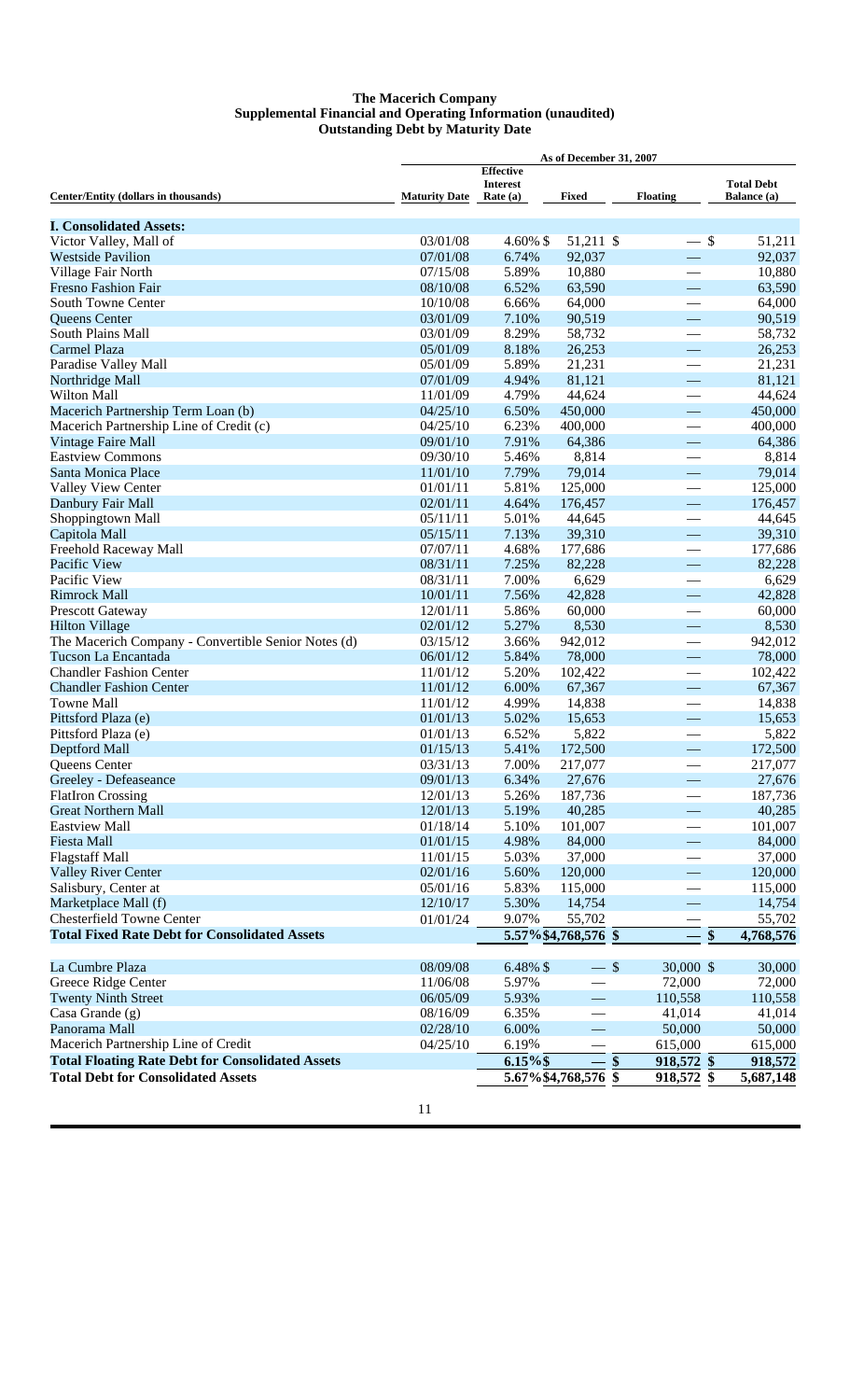### **The Macerich Company Supplemental Financial and Operating Information (unaudited) Outstanding Debt by Maturity Date**

|                                                           | As of December 31, 2007 |                               |                          |                          |                                         |  |  |  |  |  |  |  |
|-----------------------------------------------------------|-------------------------|-------------------------------|--------------------------|--------------------------|-----------------------------------------|--|--|--|--|--|--|--|
|                                                           |                         | <b>Effective</b>              |                          |                          |                                         |  |  |  |  |  |  |  |
| Center/Entity (dollars in thousands)                      | <b>Maturity Date</b>    | <b>Interest</b><br>Rate $(a)$ | Fixed                    | <b>Floating</b>          | <b>Total Debt</b><br><b>Balance</b> (a) |  |  |  |  |  |  |  |
|                                                           |                         |                               |                          |                          |                                         |  |  |  |  |  |  |  |
| II. Unconsolidated Joint Ventures (At Company's pro rata  |                         |                               |                          |                          |                                         |  |  |  |  |  |  |  |
| share):                                                   |                         |                               |                          |                          |                                         |  |  |  |  |  |  |  |
| Broadway Plaza (50%)                                      | 08/01/08                | 6.68%                         | -\$<br>29,963            | \$                       | \$<br>29,963                            |  |  |  |  |  |  |  |
| Chandler Festival (50%)                                   | 10/01/08                | 4.37%                         | 14,865                   | $\equiv$                 | 14,865                                  |  |  |  |  |  |  |  |
| Chandler Gateway (50%)                                    | 10/01/08                | 5.19%                         | 9,389                    | $\overline{\phantom{0}}$ | 9,389                                   |  |  |  |  |  |  |  |
| Washington Square (51%)                                   | 02/01/09                | 6.72%                         | 49,932                   | $\equiv$                 | 49,932                                  |  |  |  |  |  |  |  |
| Metrocenter Mall (15%) (h)                                | 02/09/09                | 5.34%                         | 16,800                   |                          | 16,800                                  |  |  |  |  |  |  |  |
| Inland Center (50%)                                       | 02/11/09                | 4.69%                         | 27,000                   | $\overline{\phantom{0}}$ | 27,000                                  |  |  |  |  |  |  |  |
| Biltmore Fashion Park (50%)                               | 07/10/09                | 4.70%                         | 38,201                   |                          | 38,201                                  |  |  |  |  |  |  |  |
| Redmond Office (51%)                                      | 07/10/09                | 6.77%                         | 33,690                   | $\overline{\phantom{0}}$ | 33,690                                  |  |  |  |  |  |  |  |
| Redmond Retail (51%)                                      | 08/01/09                | 4.81%                         | 36,789                   |                          | 36,789                                  |  |  |  |  |  |  |  |
| Corte Madera, The Village at (50.1%)                      | 11/01/09                | 7.75%                         | 32,653                   | $\equiv$                 | 32,653                                  |  |  |  |  |  |  |  |
| Ridgmar (50%)                                             | 04/11/10                | 6.11%                         | 28,700                   |                          | 28,700                                  |  |  |  |  |  |  |  |
| Kitsap Mall/Place (51%)                                   | 06/01/10                | 8.14%                         | 29,209                   | $\overline{\phantom{0}}$ | 29,209                                  |  |  |  |  |  |  |  |
| Cascade (51%)                                             | 07/01/10                | 5.27%                         | 20,110                   |                          | 20,110                                  |  |  |  |  |  |  |  |
| Stonewood Mall (51%)                                      | 12/11/10                | 7.44%                         | 37,735                   | $\overline{\phantom{0}}$ | 37,735                                  |  |  |  |  |  |  |  |
| Arrowhead Towne Center (33.3%)                            | 10/01/11                | 6.38%                         | 26,567                   |                          | 26,567                                  |  |  |  |  |  |  |  |
| SanTan Village Power Center (34.9%)                       | 02/01/12                | 5.33%                         | 15,705                   | $\overline{\phantom{0}}$ | 15,705                                  |  |  |  |  |  |  |  |
| NorthPark Center (50%)                                    | 05/10/12                | 5.95%                         | 93,504                   |                          | 93,504                                  |  |  |  |  |  |  |  |
| NorthPark Center (50%)                                    | 05/10/12                | 8.33%                         | 41,656                   | $\frac{1}{2}$            | 41,656                                  |  |  |  |  |  |  |  |
| NorthPark Land (50%)                                      | 05/10/12                | 8.33%                         | 40,236                   |                          | 40,236                                  |  |  |  |  |  |  |  |
| Kierland Greenway (24.5%)                                 | 01/01/13                | 6.01%                         | 15,846                   | $\frac{1}{2}$            | 15,846                                  |  |  |  |  |  |  |  |
| Kierland Main Street (24.5%)                              | 01/02/13                | 4.99%                         | 3,808                    |                          | 3,808                                   |  |  |  |  |  |  |  |
| Scottsdale Fashion Square (50%)                           | 07/08/13                | 5.66%                         | 275,000                  |                          | 275,000                                 |  |  |  |  |  |  |  |
| Tyson's Corner (50%)                                      | 02/17/14                | 4.78%                         | 168,955                  |                          | 168,955                                 |  |  |  |  |  |  |  |
| Lakewood Mall (51%)                                       | 06/01/15                | 5.43%                         | 127,500                  | $\frac{1}{2}$            | 127,500                                 |  |  |  |  |  |  |  |
| Eastland Mall (50%)                                       | 06/01/16                | 5.80%                         | 84,000                   |                          | 84,000                                  |  |  |  |  |  |  |  |
| Empire Mall (50%)                                         | 06/01/16                | 5.81%                         | 88,150                   | $\overline{\phantom{0}}$ | 88,150                                  |  |  |  |  |  |  |  |
| Granite Run (50%)                                         | 06/01/16                | 5.84%                         | 59,906                   |                          | 59,906                                  |  |  |  |  |  |  |  |
| Mesa Mall (50%)                                           | 06/01/16                | 5.82%                         | 43,625                   |                          | 43,625                                  |  |  |  |  |  |  |  |
| Rushmore (50%)                                            | 06/01/16                | 5.82%                         | 47,000                   | $\overline{\phantom{0}}$ | 47,000                                  |  |  |  |  |  |  |  |
| Southern Hills (50%)                                      | 06/01/16                | 5.82%                         | 50,750                   | $\equiv$                 | 50,750                                  |  |  |  |  |  |  |  |
| Valley Mall (50%)                                         | 06/01/16                | 5.85%                         | 23,302                   | $\overline{\phantom{0}}$ | 23,302                                  |  |  |  |  |  |  |  |
| West Acres (19%)                                          | 10/01/16                | 6.41%                         | 13,039                   | $\overline{\phantom{0}}$ | 13,039                                  |  |  |  |  |  |  |  |
| Wilshire Building (30%)                                   | 01/01/33                | 6.35%                         | 1,864<br>\$              | \$                       | \$<br>41,864                            |  |  |  |  |  |  |  |
| <b>Total Fixed Rate Debt for Unconsolidated Assets</b>    |                         | 5.89%                         | \$1,625,449              | $\overline{\$}$          | \$1,625,449                             |  |  |  |  |  |  |  |
|                                                           |                         |                               |                          |                          |                                         |  |  |  |  |  |  |  |
| Desert Sky Mall (50%)                                     | 03/06/08                | 6.13% \$                      |                          | \$<br>25,750             | $\mathbb{S}$<br>25,750                  |  |  |  |  |  |  |  |
| NorthPark Land (50%)                                      | 08/30/08                | 8.25%                         |                          | 3,500                    | 3,500                                   |  |  |  |  |  |  |  |
| Superstition Springs Center (33.3%)                       | 09/09/08                | 5.37%                         |                          | 22,498                   | 22,498                                  |  |  |  |  |  |  |  |
| Camelback Colonnade (75%)                                 | 10/09/08                | 5.79%                         | $\overline{\phantom{0}}$ | 31,125                   | 31,125                                  |  |  |  |  |  |  |  |
| Kierland Tower Lofts (15%)                                | 12/14/08                | 6.63%                         | $\overline{\phantom{0}}$ | 6,659                    | 6,659                                   |  |  |  |  |  |  |  |
| Washington Square (51%)                                   | 02/01/09<br>02/09/09    | 7.23%                         |                          | 16,547                   | 16,547                                  |  |  |  |  |  |  |  |
| Metrocenter Mall (15%)                                    |                         | 8.54%                         | -                        | 3,240                    | 3,240                                   |  |  |  |  |  |  |  |
| Boulevard Shops (50%)                                     | 12/17/10                | 5.93%                         | $\overline{\phantom{0}}$ | 10,700                   | 10,700                                  |  |  |  |  |  |  |  |
| Chandler Village Center (50%)                             | 01/15/11                | 6.14%                         | $\overline{\phantom{0}}$ | 8,643                    | 8,643                                   |  |  |  |  |  |  |  |
| Los Cerritos Center (51%)                                 | 07/01/11                | 5.92%                         |                          | 66,300                   | 66,300                                  |  |  |  |  |  |  |  |
| <b>Total Floating Rate Debt for Unconsolidated Assets</b> |                         | $6.09\%$ \$                   |                          | \$<br>194,962            | \$194,962                               |  |  |  |  |  |  |  |
| <b>Total Debt for Unconsolidated Assets</b>               |                         | 5.91%                         | \$1,625,449              | \$<br>194,962            | \$1,820,411                             |  |  |  |  |  |  |  |
| <b>Total Debt</b>                                         |                         |                               | 5.73% \$6,394,025        | \$1,113,534              | \$7,507,559                             |  |  |  |  |  |  |  |
| <b>Percentage to Total</b>                                |                         |                               | 85.17%                   | 14.83%                   | 100.00%                                 |  |  |  |  |  |  |  |
|                                                           |                         |                               |                          |                          |                                         |  |  |  |  |  |  |  |

*<sup>(</sup>a) The debt balances include the unamortized debt premiums/discounts. Debt premiums/discounts represent the excess of the fair value of debt over the principal value of debt assumed in various acquisitions and are amortized into interest expense over the remaining term of the related debt in a manner that approximates the effective interest method.The annual interest rate in the above table represents the effective interest rate, including the debt premiums/discounts and loan financing costs.*

*<sup>(</sup>b) This debt has an interest rate swap agreement which effectively fixed the interest rate from December 1, 2005 to April 25, 2010.*

*<sup>(</sup>c) This debt has an interest rate swap agreement which effectively fixed the interest rate from September 12, 2006 to April 25, 2011. (d) These convertible senior notes were issued on 3/16/07 in an aggregate amount of \$950.0 million. The above table includes the* 

*unamortized discount of \$9.4 million and the annual interest rate represents the effective interest rate, including the discount.*

*<sup>(</sup>e) This property is a consolidated joint venture. The above debt balance represents the Company's pro rata share of 63.64%.*

*<sup>(</sup>f) This property is a consolidated joint venture. The above debt balance represents the Company's pro rata share of 37.5%. (g) This property is a consolidated joint venture. The above debt balance represents the Company's pro rata share of 51.3%.*

*<sup>(</sup>h) This debt has an interest rate swap agreement which effectively fixed the interest rate from January 15, 2005 to February 15, 2009.*